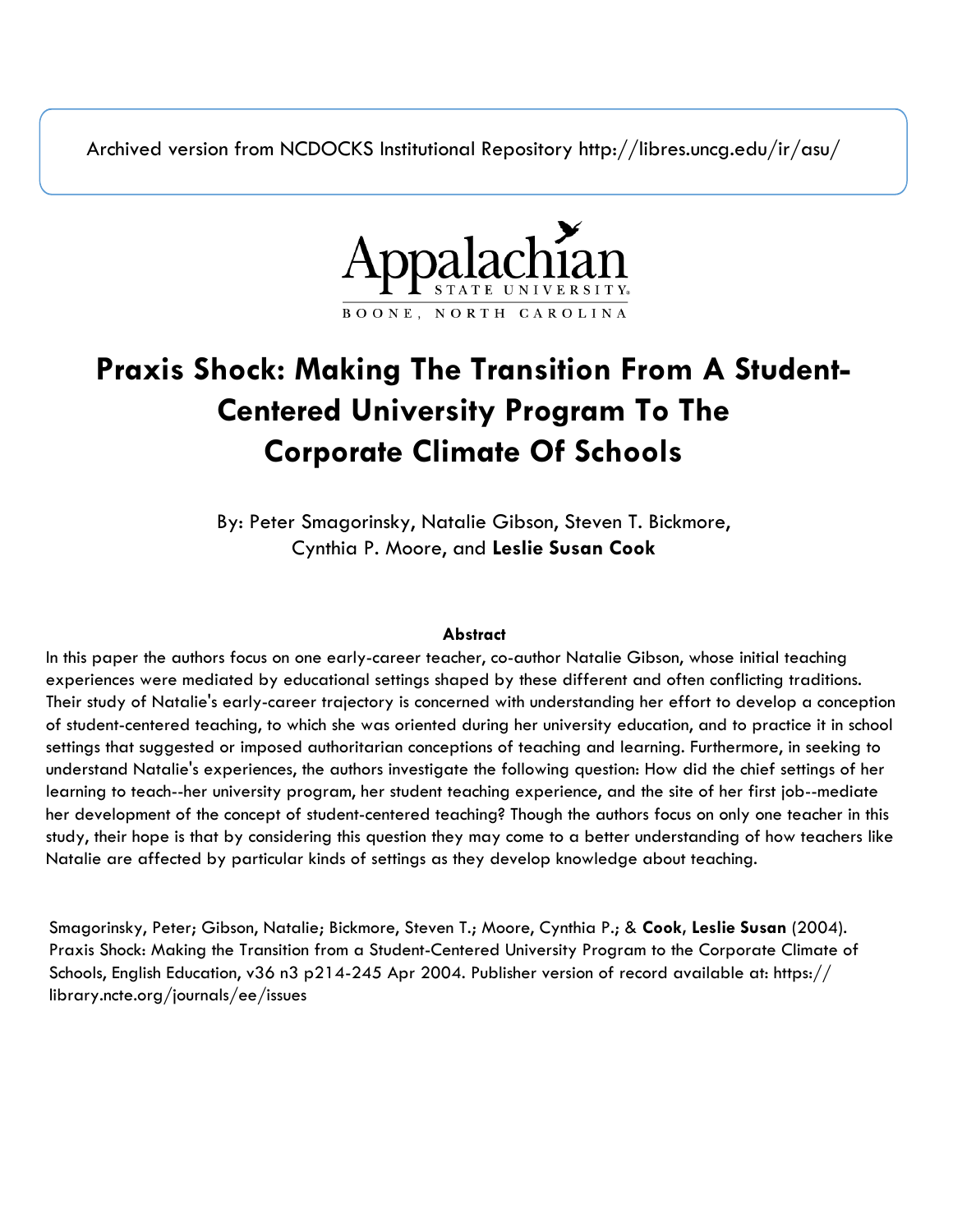## Praxis Shock: Making the Transition from a Student-Centered University Program to the Corporate Climate of Schools

Peter Smagorinsky, Natalie Gibson, Steven T. Bickmore, Cynthia P. Moore, and Leslie Susan Cook

T he progressive ideas offered by John Dewey (e.g., Dewey, 1902) at the turn of the 20th century had an immediate and widespread impact on educational thinking. Applebee (1974) reports that in 1902, Percival Chubb, principal of the High School Department of the Ethical Culture Schools in New York City, wrote: "In prescribing literature . . . two requirements must be kept in mind . . . [the] characteristics, the needs, and the interests of the adolescent mind [and] the vocational needs and social demands" made upon the high school curriculum. Applebee argues that Chubb anticipated important developments in the decades ahead: "[I]t would no longer be the student who must adjust to the school, proving his competence to follow the prescribed, academic course, but the school that must adjust to the student, meeting his personal and social needs" (p. 46).

Across the ocean the British *Handbook of Suggestions for theConsideration of Teachers and Others Concerned in the Work of Public Elementary Schools* recommended in 1905 that

The teacher must know the children and must sympathise with them, for it is of the essence of teaching that the mind of the teacher should touch the mind of the pupil. He will seek at each state to adjust his mind to theirs, to draw upon their experiences as a supplement to his own, and so take them as it were into partnership for the acquisition of knowledge. (cited in Peel, Patterson, & Gerlach, 2000, p. 204)

The sort of student-centered instruction outlined in these statements has endured in American schools since its articulation by Dewey and his followers. It is typically positioned as the antithesis of what Dixon (1975) has called the *cultural heritage* tradition of teaching that emphasizes the

Copyright © 2004 by the National Council of Teachers of English. All rights reserved.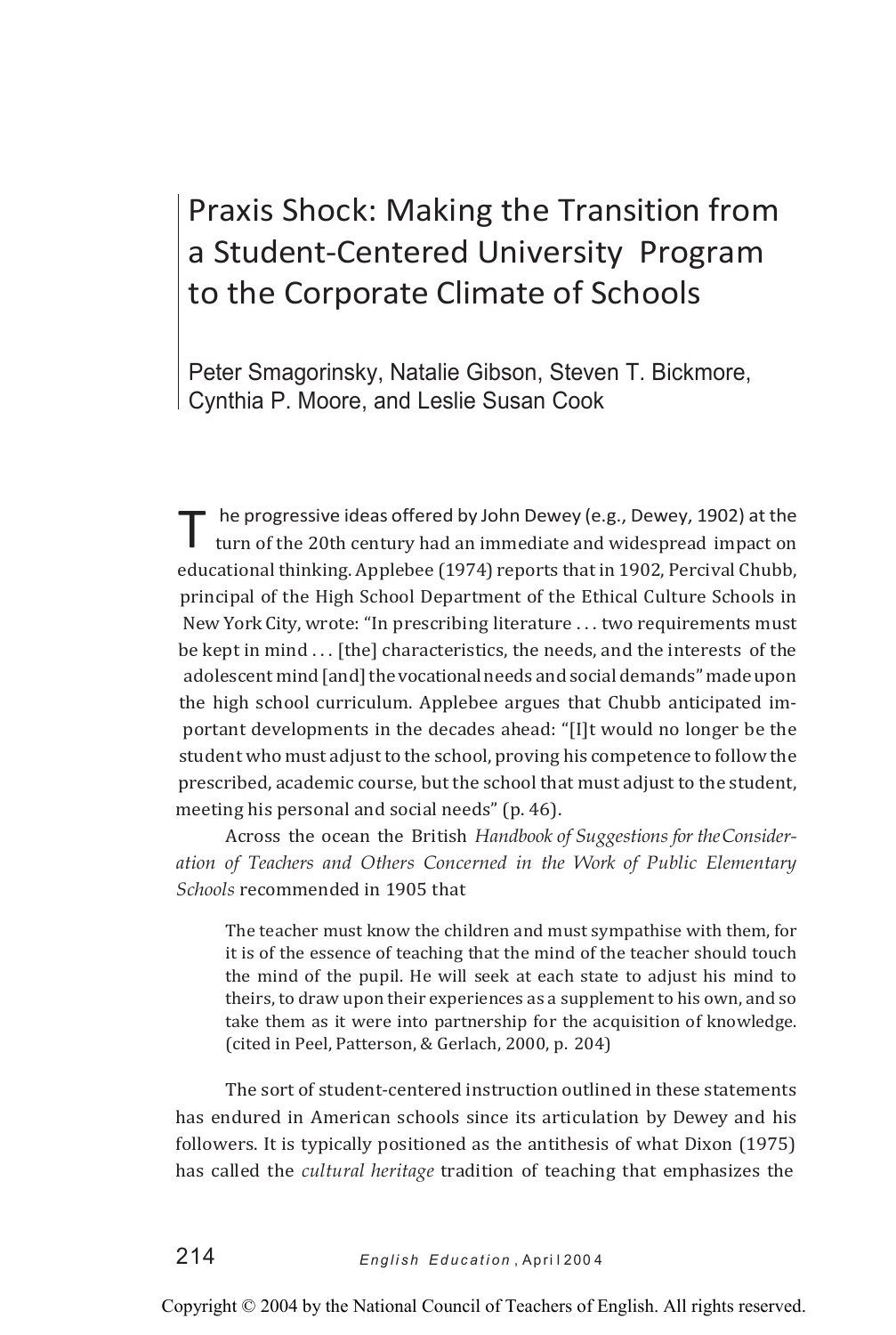authority of teachers, curricula, and texts, particularly those that embody the values of a nation's dominant culture. Cuban (1993, 2001) has argued that, while student-centered teaching has had its adherents and pockets of practice over the years, teaching since at least the 1890s for the most part has been teacher-centered, evenwhen newtechnologies are introduced that will presumably change classroom relationships. Cohen (1988) has traced this instructional format to the Greek academies of antiquity, an inheritance that has engrained it in many a Western mind as the best and most appropriate way of conducting school. To Cuban, Cohen, and others, this approach has been virtually impossible to displace with methods that they feel are more intellectually invigorating and oriented to the growth of learners, those characterized as progressive or student-centered.

Ravitch (2000), on the other hand, believes that Dewey's ideas have produced a century of failed reform efforts. She argues that the progressives, not the traditionalists, have won the day. She lauds the efforts of courageous educators who have maintained their emphasis on traditional values and standards in the face of the soft, romantic, silly, and dangerous trends institutionalized by the progressives that she believes now dominate American schools. This progressive monolith, she maintains, has weakened the rigor and discipline necessary to have strong schools and a great nation. Only by returning to the standards toppled by whole language, student-centered teaching, and other progressive mistakes, she argues, can American education be rescued.

In this paper we focus on one early-career teacher, co-author Natalie Gibson, whose initial teaching experiences were mediated by educational settings shaped by these different and often conflicting traditions. (Other than the names of Natalie and research team members, all names of people and places are pseudonyms.) Our study of Natalie's early-career trajectory is concerned with understanding her effort to develop a conception of student-centered teaching, to which she was oriented during her university education, and to practice it in school settings that suggested or imposed authoritarian conceptions of teaching and learning.

This inquiry comes in the context of related work (Cook, Smagorinsky, Fry, Konopak, & Moore, 2002; Grossman, Smagorinsky, & Valencia, 1999; Johnson, Smagorinsky, Thompson, & Fry, 2003; Smagorinsky, 1999; Smagorinsky, Cook, Jackson, Moore, & Fry, 2004; Smagorinsky, Cook, & Johnson, 2003; Smagorinsky, Lakly, & Johnson, 2002) in which we have studied the difficulty that early-career teachers have appropriating any sophisticated concept for teaching. In seeking to understand Natalie's experiences, we investigate the following question: How did the chief settings of her learn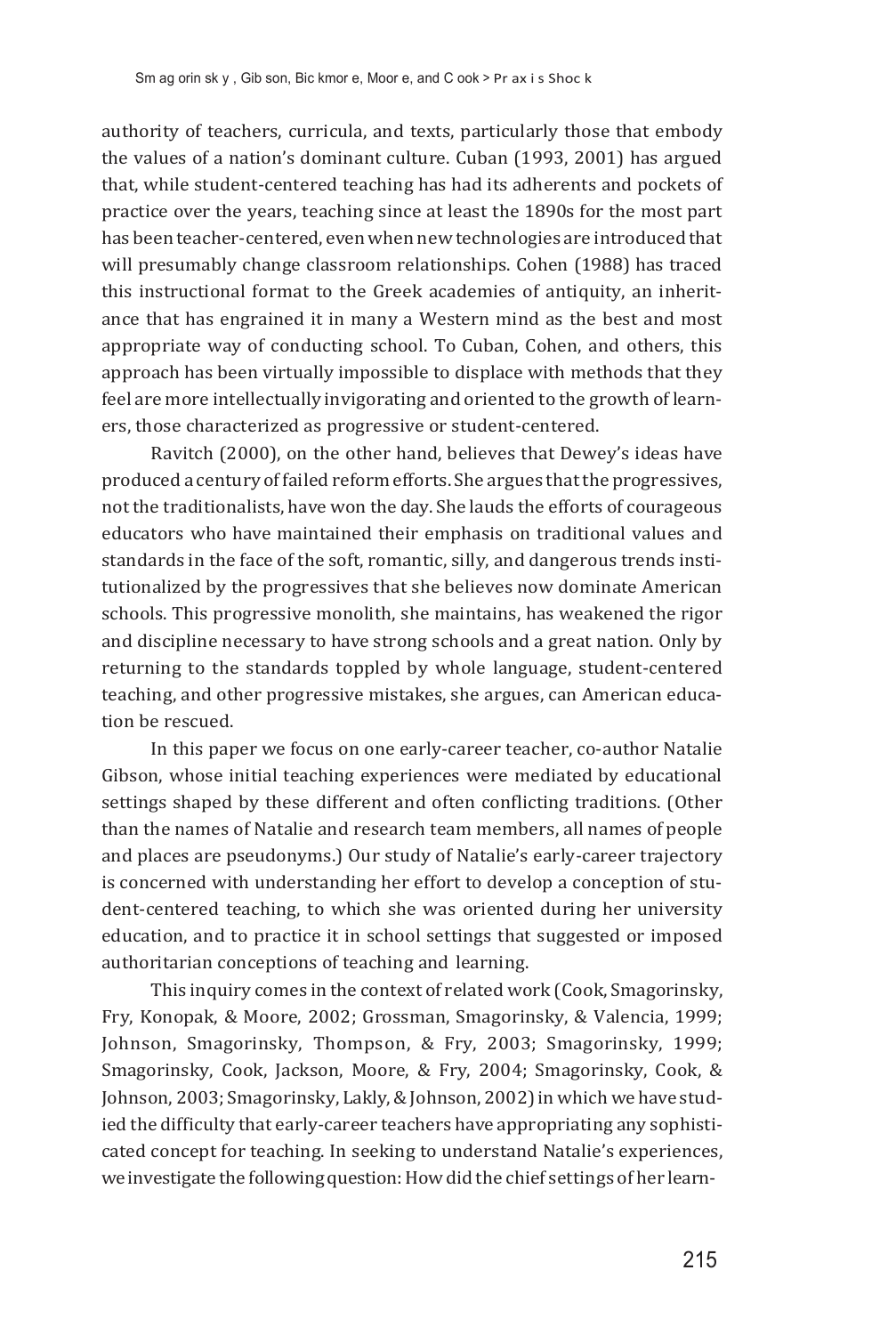ing to teach—her university program, her student teaching experience, and the site of her first job—mediate her development of the concept of studentcentered teaching? Though we focus on only one teacher in this study, our hope is that by considering this question we may come to a better under-

In seeking to understand Natalie's experiences, we investigate the following question: How did the chief settings of her learning to teach—her university program, her student teaching experience, and the site of her first job—mediate her development of the concept of studentcentered teaching?

standing of how teachers like Natalie are affected by particular kinds of settings as they develop knowledge about teaching.

### Student-Centered Teaching

Tchudi and Tchudi (1991) maintain that "We're committed to a philosophy of English/language arts education that's variouslyandsynonymously labeled *student centered*, *holistic*, *whole language*, *experience centered*, or *personal growth*" (p. vi; emphasis in original). Not all would agree that these terms are synonymous. This disagreement is part of a wider debate on exactly what it means

to be a student-centered teacher, a disagreement found surrounding any sophisticated conception of teaching (Smagorinsky et al., 2003). Despite such disagreements, educational theorists in general and English educators in particular have outlined some common traits:

- > *Students' lives serve as the basis of curriculum*: Tchudi and Tchudi (1991) maintain that "*Language teaching begins 'where the student is' and moves him or her as far as possible*" (p. 13; emphasis in original). Students are involved in determining class rules and protocols so that their learning is relevant to their social worlds (Cuban, 1993), and the curriculum involves "problem-solving activities around students' perceptions of their own concerns" (Beach & Myers, 2001, p. 22).
- > *Teachers emphasize student growth*: Classroom processes should be attentive and responsive to broader issues of human growth and development (Tchudi & Tchudi, 1991) which should foster students' growth into healthy, productive, happy, and knowledgeable citizens (cf. Dixon, 1975).
- > *Student participation is high*: Student talk equals or exceeds teacher talk (Cuban, 1993) with the role of teacher named variously as "'guide on the side' instead of the 'sage on the stage'" (Slavin, 1997, p. 270; cf. Zemelman, Daniels, & Hyde, 1993); co-inquirer (Beach &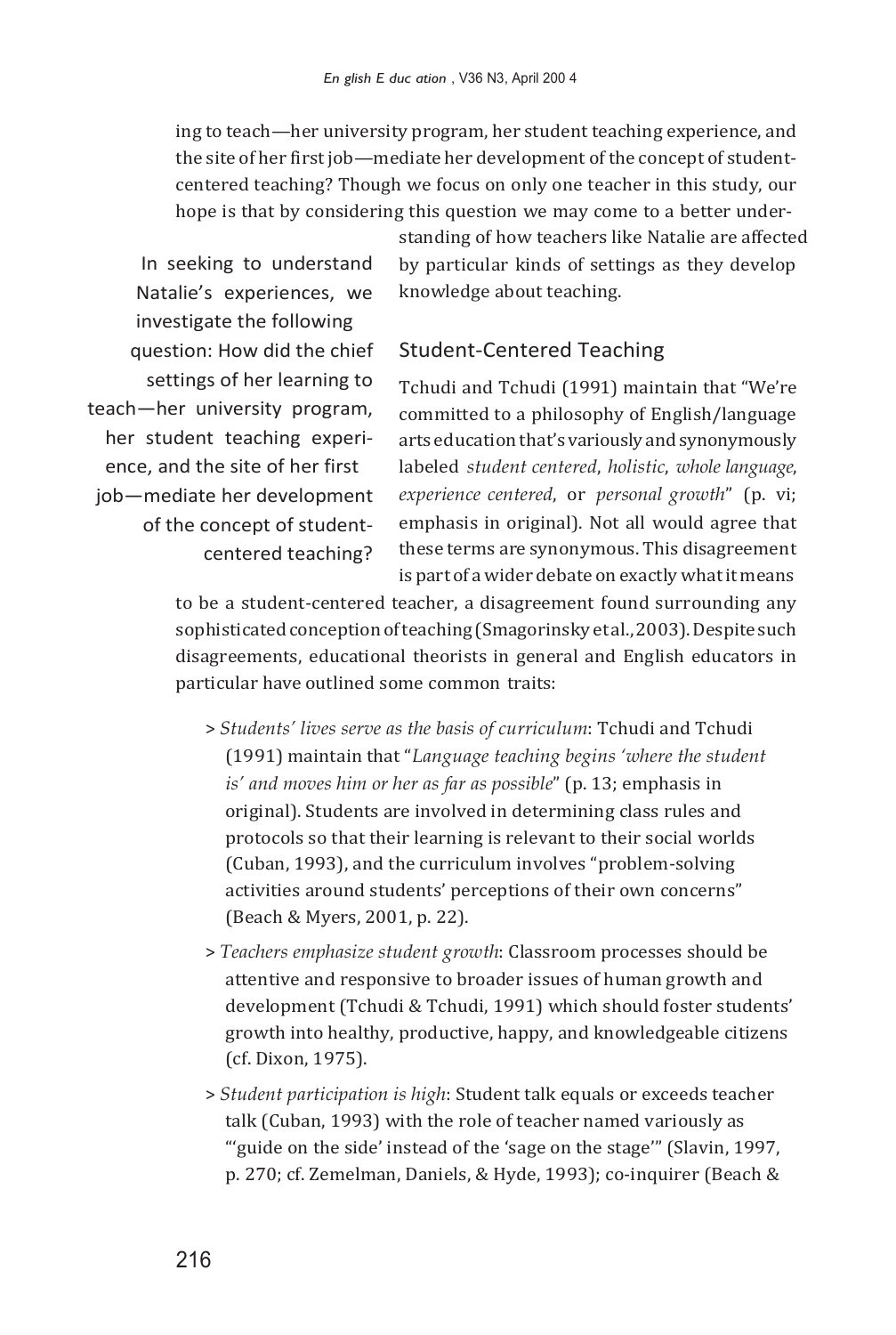Myers, 2001); and student-facilitator, coach, and fellow learner (Milner & Milner 1999; cf. Peel et al., 2000).

- > *Students are active*: Students are active and mobile (Cuban, 1993; Tchudi & Tchudi, 1991) with learning seen as "active and productive, not passive and receptive" (Zemelman et al., 1993).
- > *The curriculum is interdisciplinary and interactive*: Instructional materials and assessments are varied (Cuban, 1993), and learning is interdisciplinary and involves multimedia materials beyond print (Tchudi & Tchudi, 1991). Instruction is thus responsive to cultural and individual diversity among students so as to create an environment "for each student to make meaning from his own experiences from the material studied" (Peel et al., 2000, p. 321).
- > *Learning is authentic*: Skills are taught within the context of learning activities rather than as discrete items in the curriculum. Similarly, students are not evaluated through disembodied assessments but in the context of meaningful, constructive activity (Peel et al., 2000).
- > *Learning is individualized and multidirectional*: Instruction is often carried out through individual or small group instruction to be responsive to diverse student needs, interests, and heritages and thus to reach all learners (Cuban, 1993). Students, then, "center on and teach each other" (Moffett & Wagner, 1992, p. 20).
- > *Students have autonomy and authority*: Within this environment, students become self-motivated, independent learners who develop proficiency in basic skills and learn to express themselves with confidence and authority in both oral and written language (Maxwell & Meiser, 1993).

While widely advocated by university faculty, such teaching—Ravitch's (2000) protests to the contrary—seems to be the exception rather than the rule in schools. A number of school observers have ventured explanations for this disparity. Lortie (1975) has argued that schools tend to attract and retain teachers who were successful as students within teacher-centered ideologies and who return to them because of their affinity for such instruction. Others have looked to policy contexts in which schools operate. What Dewey (1929) criticized as *the quest for certainty*—the positivistic assertion that the universe is knowable and reducible—relieves teachers, administrators, and other stakeholders of ambiguity, even given the multiple purposes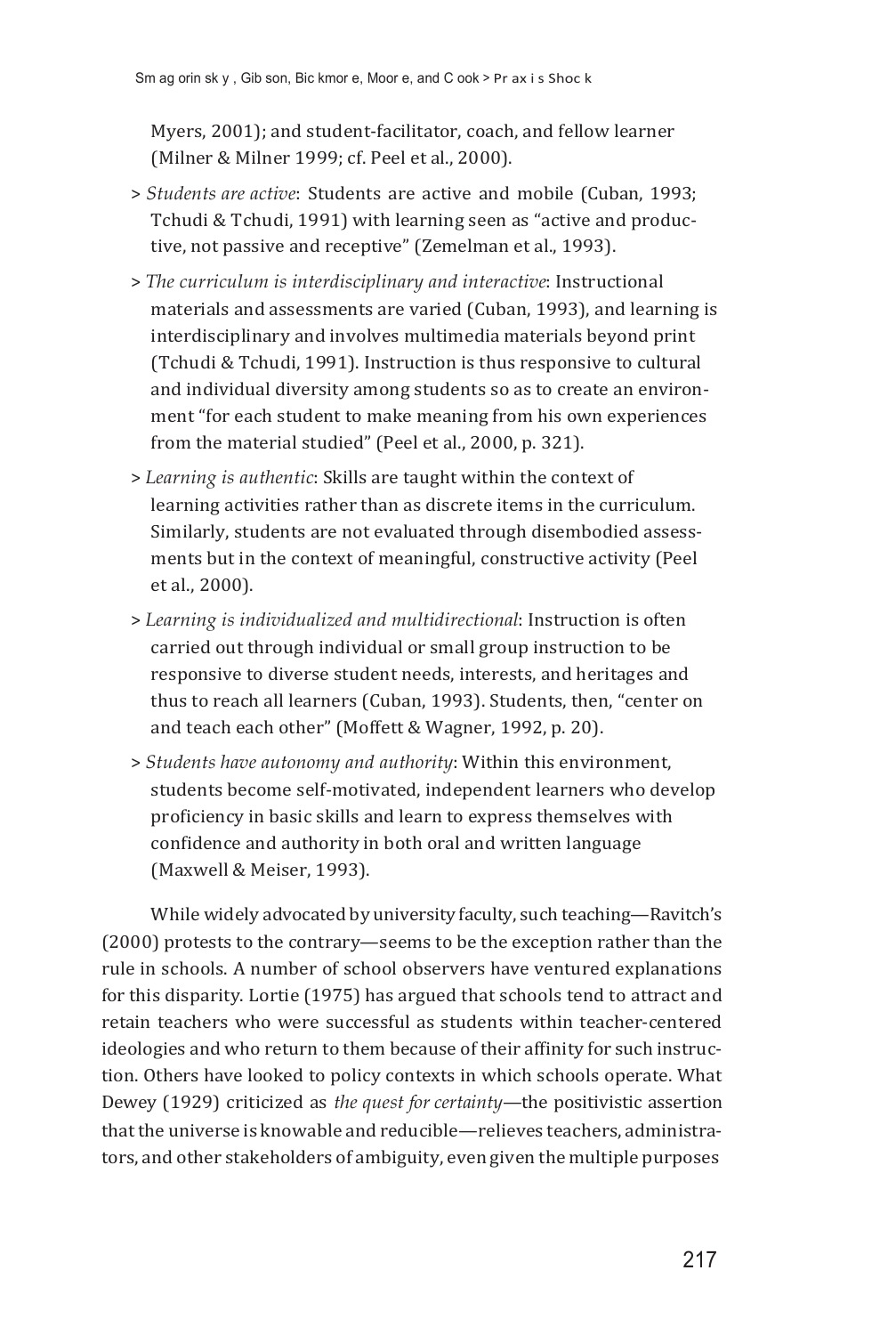and goals of education (Smagorinsky et al., 2003) and multiple ways available of knowing and engaging with educational content(Eisner, 1985). Peel et al. (2000) argue that in such a policy context, "The new student-centered curriculum would not fit, because it lacked a clear statement of purpose and measurable outcomes. Traditional grammar instruction, on the other hand, could easily be translated into the terminology of the back to basics movement" (pp. 314–315).

These disjunctures between student-centered approaches and teachercentered settings have been well-documented in a variety of studies (e.g., Borko & Eisenhart, 1992; Grossman, Valencia, & Hamel, 1997; Hadden, 2000; Mintrop,2001;Roth & Tobin,2002;Smagorinskyetal.,2002;Wideen,Mayer-Smith, & Moon, 1998; Zeichner & Tabachnik, 1981). Grossman et al.(1999) argue that while many studies agree that graduates of teacher education programs gravitate to the norms of their schools, researchers interpret the causes in a variety of ways: that preservice teachers never learn the concepts in the first place, that they learn progressive concepts in universities that get washed outin the orthodox settings of schools, and so on. Our goal is not to identify a universal explanation for this general phenomenon, but to

We see Natalie, then, as representative of a particular kind of teacher and her early career experiences, i.e., one who enters the workforce following a university program grounded in Deweyian progressivism and finds employment in a district in which a core curriculum is tied to system-wide, high-stakes, standardized testing.

understand more locally how Natalie, who along with her university professors represents one philosophy, negotiated the environment of school settings that institutionalized a different conception of teaching and learning. We see Natalie, then, as representative of a particular kind of teacher and her early career experiences, i.e., one who enters the workforce following a university program grounded in Deweyian progressivism and finds employment in a district in which a core curriculum is tied to system-wide, highstakes, standardized testing.

Cuban (2001) has argued that most school reform has been superficial rather than substantive, thatit serves the rhetorical needs of admin-

istrators and politicians without having meaningful influence in the classroom. Sarason (1991) has similarly argued that educational reform is bound to failbecause, among other problems, itfails to stir the deepwaters of school culture, instead foaming at the surface with the rhetoric of change. The site of Natalie's first job, we will argue, made a systemic effort at reform that greatly influenced the ways in which teachers spent their time, engaged in discourse, and arranged their classes. The reform, however, rather than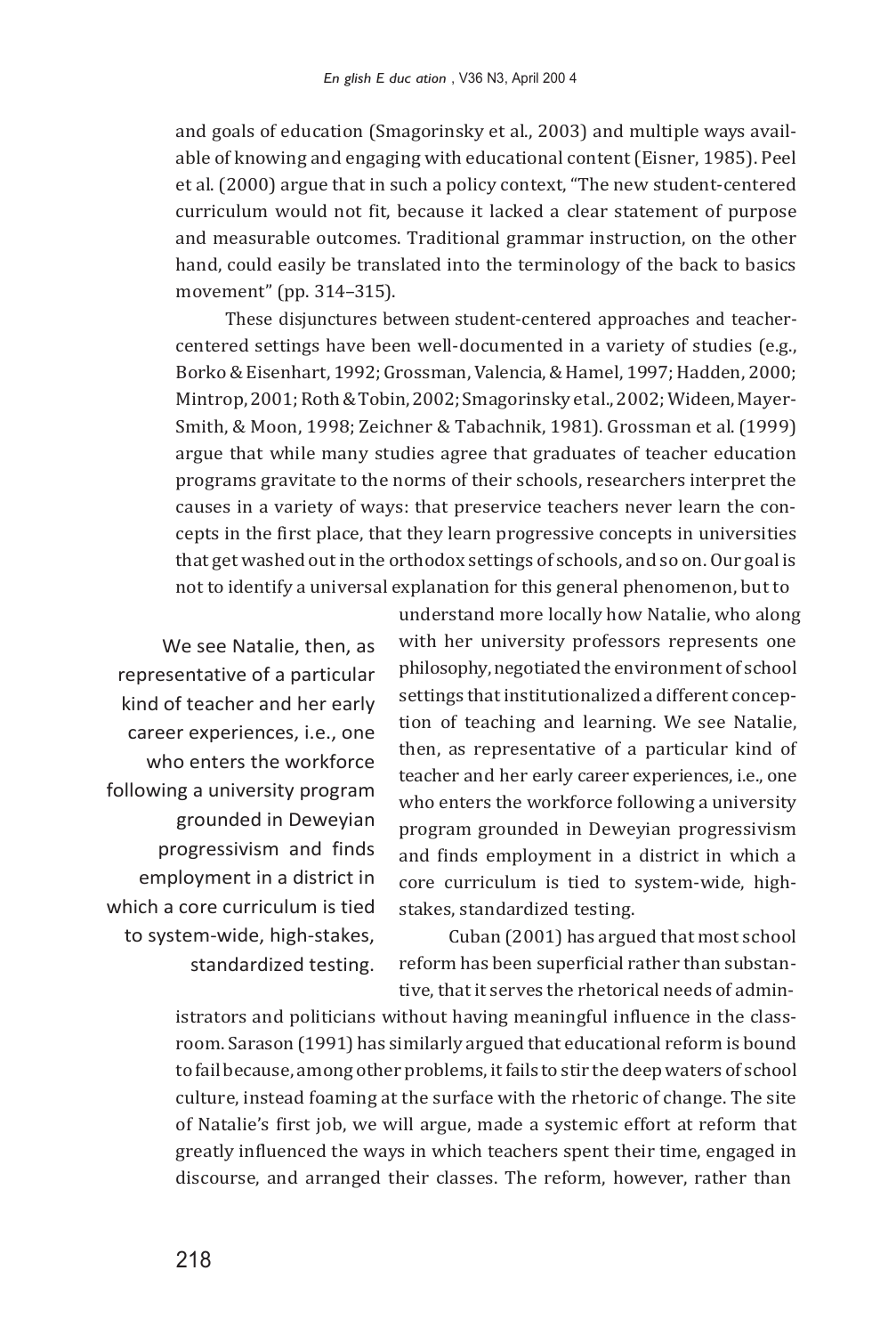encouraging the student-centered pedagogy favored by Cuban and others, was designed to meet the goals of Ravitch (2000) and those who embrace the cultural heritage tradition. Into this environment entered Natalie, taught by her university professors the tenets of student-centered instruction and mentored by her cooperating teacher during student teaching to care for students yet employ teacher-centered practices.

### Context of the Investigation

### **Participants**

### *Research Team*

The research was conducted under the auspices of the National Research Center on English Learning and Achievement (CELA); a more detailed description of the research as a whole is described at the center's website at [http://cela.albany.edu/ \(](http://cela.albany.edu/)see Teacher Education and Professional Development strand, Project 4.1). The research team consisted of site principal investigator Peter Smagorinsky, case study teacher Natalie Gibson, and three University of Georgia doctoral students who were research assistants on the project: Steven Bickmore, Cynthia Moore, and Leslie Susan Cook. Peter did all data collection during Natalie's year of student teaching. Cynthia did all data collection during Natalie's first year of full-time teaching and also, with Leslie, contributed to the initial data analysis. Steven worked with Peter on the data analysis that produced this article. Natalie, following her participation in the research, read and commented on the manuscript at different stages of production and ultimately provided a commentary that we include at the end of the article.

### *Natalie*

Natalie grew up in what she described as a "very small, small town" in a rural county served by a single high school. The community was fairly homogeneous; the population during Natalie's youth was 92% white and 7.5% African American and was classified as 95% rural. Natalie, like the majority of residents of this town, practiced a strong Baptist faith.

Many teachers influenced Natalie's feeling of success as a student. These teachers provided her with positive experiences with reading and writing. She valued these experiences, which she hoped to provide for her own students. When asked to explain why certain teachers stood out, she replied, "the good ones were more interested in their students."

Immediately after high school, she entered a large Midwestern University, hoping to pursue work in computer engineering. After a year she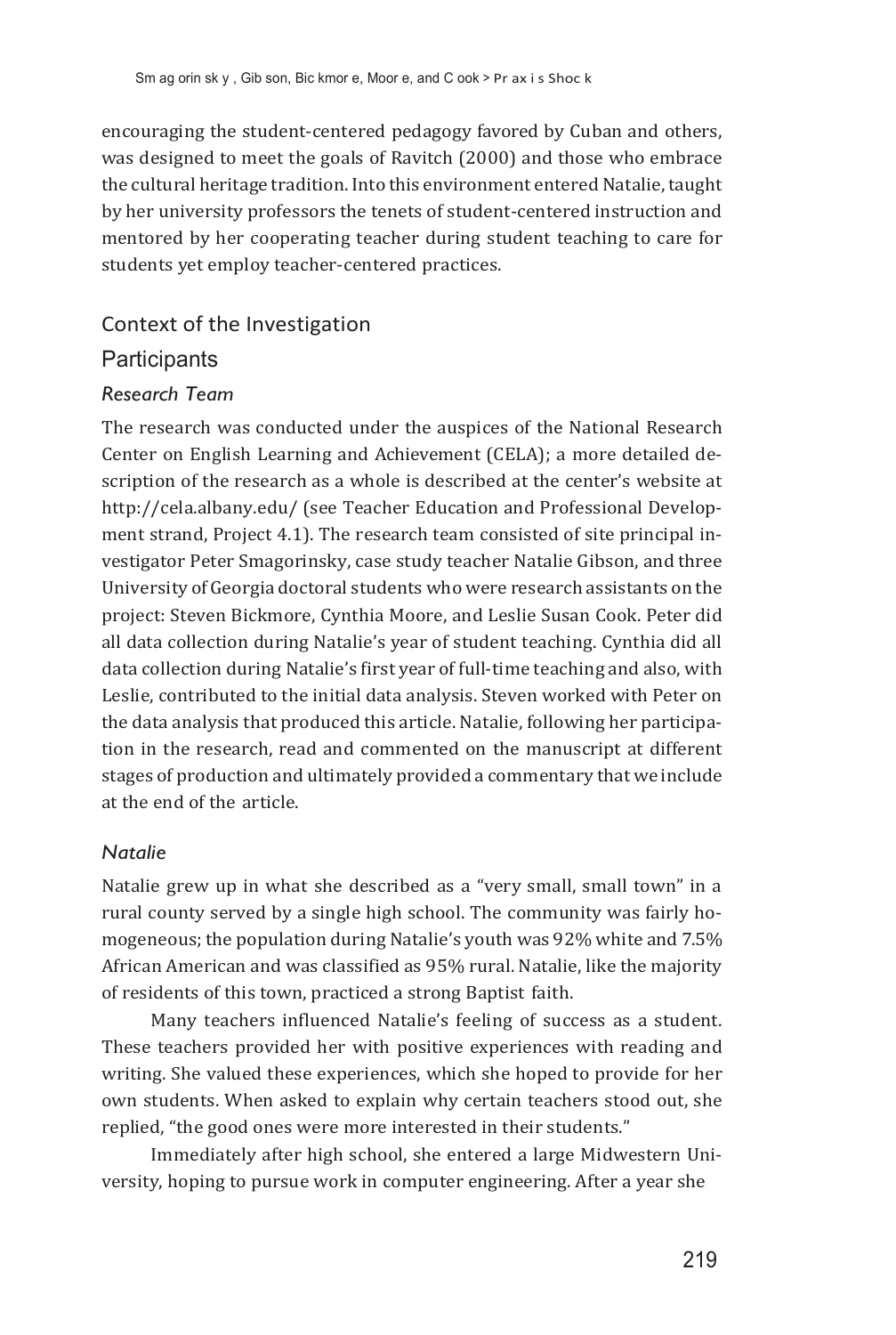"realized no way, couldn't do it. It's just not me, not what I want to do." She returned home and attended her state's namesake university, where she soon declared an education major with plans to be an English teacher.

#### *Leila*

Leila, Natalie's mentor teacher during student teaching, had taught for 28 years in the same school she had attended as a teenager. She had an established position in the school and the community, serving as chair of the English department and being a respected senior citizen of the faculty. She saw herself as a committed and student-centered teacher. Although she was just a few years from retirement, she valued her membership in a group of mentor teachers affiliated with Natalie's university and the rejuvenation that her involvement with this group brought her. She described how much she appreciated the ways in which her interactions with her student teachers caused her to reflect on her own teaching practices.

### **Settings**

### *Teacher Education Program*

The teacher education program at Natalie's university was one of the nation's largest. The English education program alone produced about 50 prospective teachers each year. During Natalie's senior year she was assigned to one of two cohorts served by the English education faculty. These prospective teachers spent considerable time in local classrooms taught by a fieldbased group of mentor teachers who met throughout the year with the university professors. By working with a stable group of mentor teachers with whom they met year-round—often with grant funding that provided a modest honorarium to the participating teachers—the university faculty members fostered a mutual exchange of ideas between classroom and campus.

Each student in the cohort was assigned to one of the mentor teachers for a semester of apprenticeship followed by a semester of student teaching. During the apprenticeship Natalie and the other students in the program spent 12 hours a week in a school with their mentor teachers. They then observed their mentor teachers throughout the semester, gradually participating in the teaching of students in preparation for a three-week practicum near the end of the semester.

The field experience in the fall was intertwined with three team-taught courses at the university. These courses covered young adult literature, teacher inquiry, and instructional planning and were team-taught in three four-hour blocks during the week. In the spring semester students took an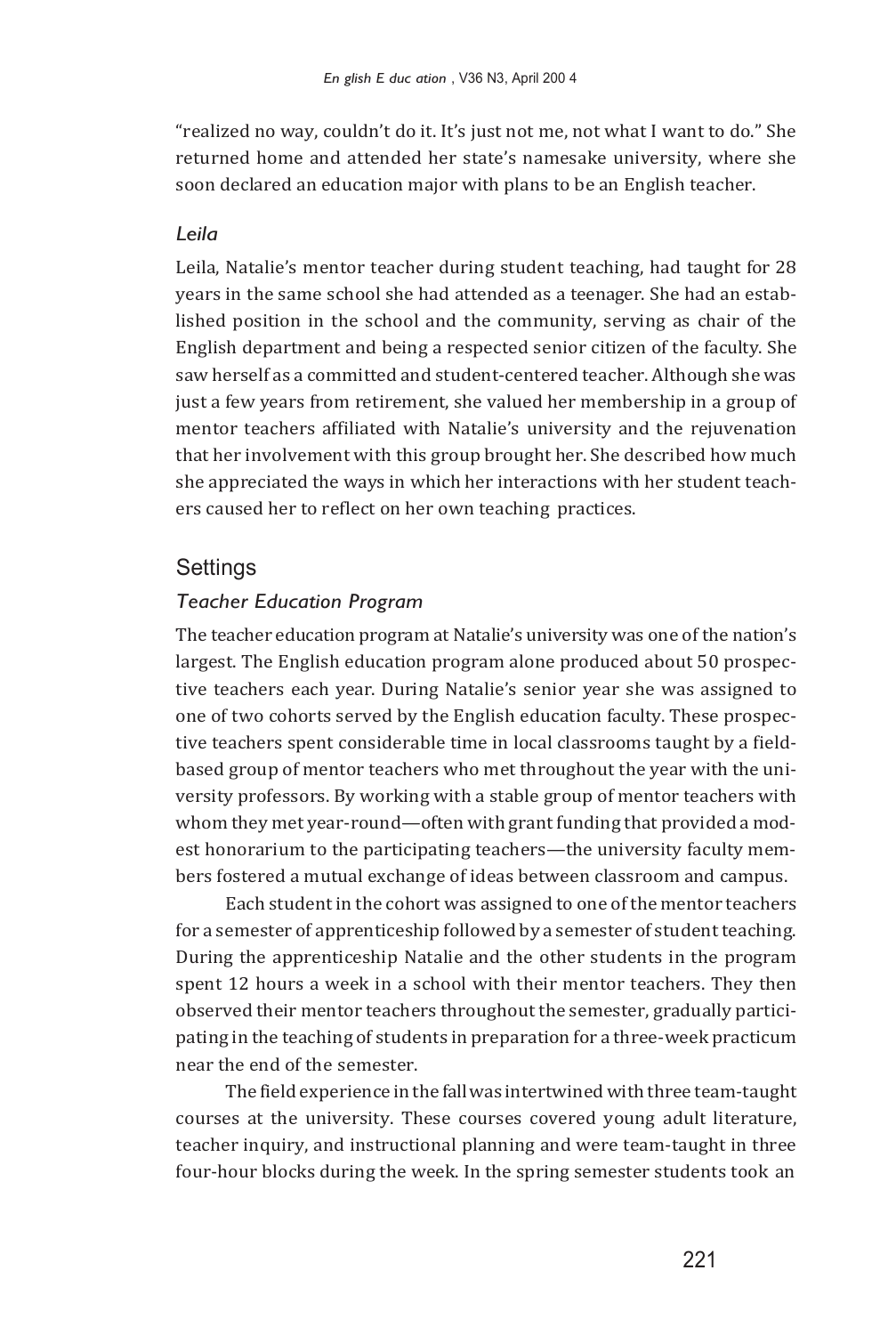intensive reading course completed before student teaching and participated in a campus-based planning seminar during student teaching to allow the cohort members to share experiences.

The faculty's emphasis with this program structure was to provide a forum for their theme of *making connections*. This underlying philosophy stressed understanding students' interests and teaching toward those interests and suggested the need to make connections between the university program and the practice in the schools. The professors at the university used the extensive field experiences, the mentor teacher cohort, and the continued meetings of the teacher candidates throughout their student teaching as a way for campus-based students and faculty to stay connected to the teaching practice of schools. Students would then be able to make connections between the theory of their own course work and the classroom practice of the mentor teachers they observed.

Natalie's own reflection about the kind of teaching persona she wanted to develop matched the student-centered instruction of the university program (a note on transcription conventions: We use a dash to represent a pause and an ellipsis to represent eliminated text):

I think to make it interesting to them you have to tie it to their lives and you have to—and to do that you have to know them and I don't think my teachers ever knew me or made the effort to really—the ones who were bad, the ones I don't remember or I didn't like, they—I don't know if they made the effort to get to know their students. I want to do that. I want to be that kind of teacher. I've always said I wanted to be a very big encourager and support them in their writing, support them in their efforts.

### *Student Teaching: Carter County High School*

After beginning her apprenticeship with a teacher in an urban school, Natalie changed her placement to a rural school in a community similar to the one in which she had grown up. The school was the only high school in an agrarian county that also provided one middle school and five elementary schools. During her student teaching experience Natalie taught tenth-grade general students. Like most students from this community, the majority of her students had no plans to go on to college.

### *First Job: Flannery O'Connor Middle School*

Natalie's first job was in a large suburban middle school in a district that was the state's largest and one of the nation's fastest growing. During the two years of Natalie's employment, the district was divided into 12 clusters, each of which included a high school and its feeder schools. In the four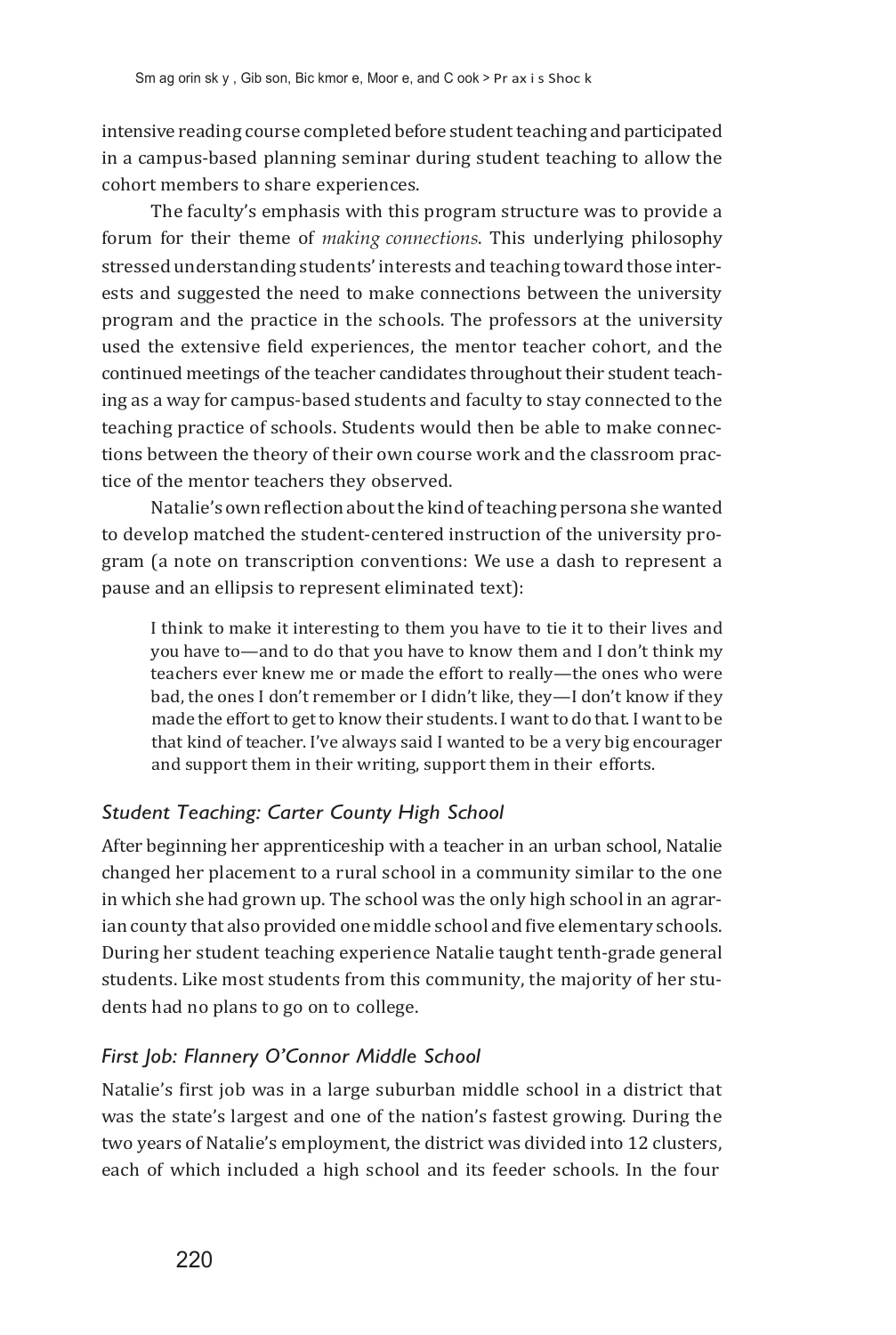years since Natalie began teaching there, the rapidly growing district has added two additional clusters, each with its own high school. Natalie taught in her cluster's only middle school.

The district has received widespread recognition for academic excellence, including a number of state and national awards and has adopted a kind of corporate approach to education. For example, in a letter written to district constituents in 2000, a school board member began by saying "you are stockholders in the [County] Public School System. Your [County] property taxes dedicated to the public school system qualify you for stockholder status." The letter continued: "*Moody's Investor's Service recently upgraded to AAA (Triple A) its bond rating for [County] Public Schools—the highest bond rating available*" (emphasis in original).

The county's corporate outlook was manifested in its emphasis on accountability. To ensure that students would not be granted what the district website calls "social promotion," the district developed an extensive curriculum, known as Academic Knowledge and Skills (AKS), that was tied to "a results-based evaluation system." Tests, administered in 4th, 5th, 7th, and 8th grades, served as "gateways" to the following year of school; those who failed were required to repeat the grade. Additional tests in 10th and 11th grades determined whether a student graduated with a regular county diploma. Possibilities exist for retesting, summer school, and other alternatives for those who failed the test.

The curriculum, according to the district website, was aligned with a variety of standardized assessments, including the Stanford-9, SAT I, ACT, and the state-mandated Quality Core Curriculum standards, themselves aligned with the [State] High School Graduation Test and the Criterion Referenced Competency Tests. They thus encouraged teaching toward standardized test formats featuring multiple choice questions with specific answers.

### Method

### Data Collection

Natalie was one of seven students from her preservice cohort of 25 who volunteered to participate in the research. She provided an interview before both her student teaching and her first year of full-time teaching, the purpose of which was to elicit background information about her experiences and conceptions of teaching. During her semester of student teaching, Natalie then participated in three *observation cycles*, taking place in late February, late March, and mid-April. Each cycle consisted of a pre-observation interview, an observation of at least two classes that produced field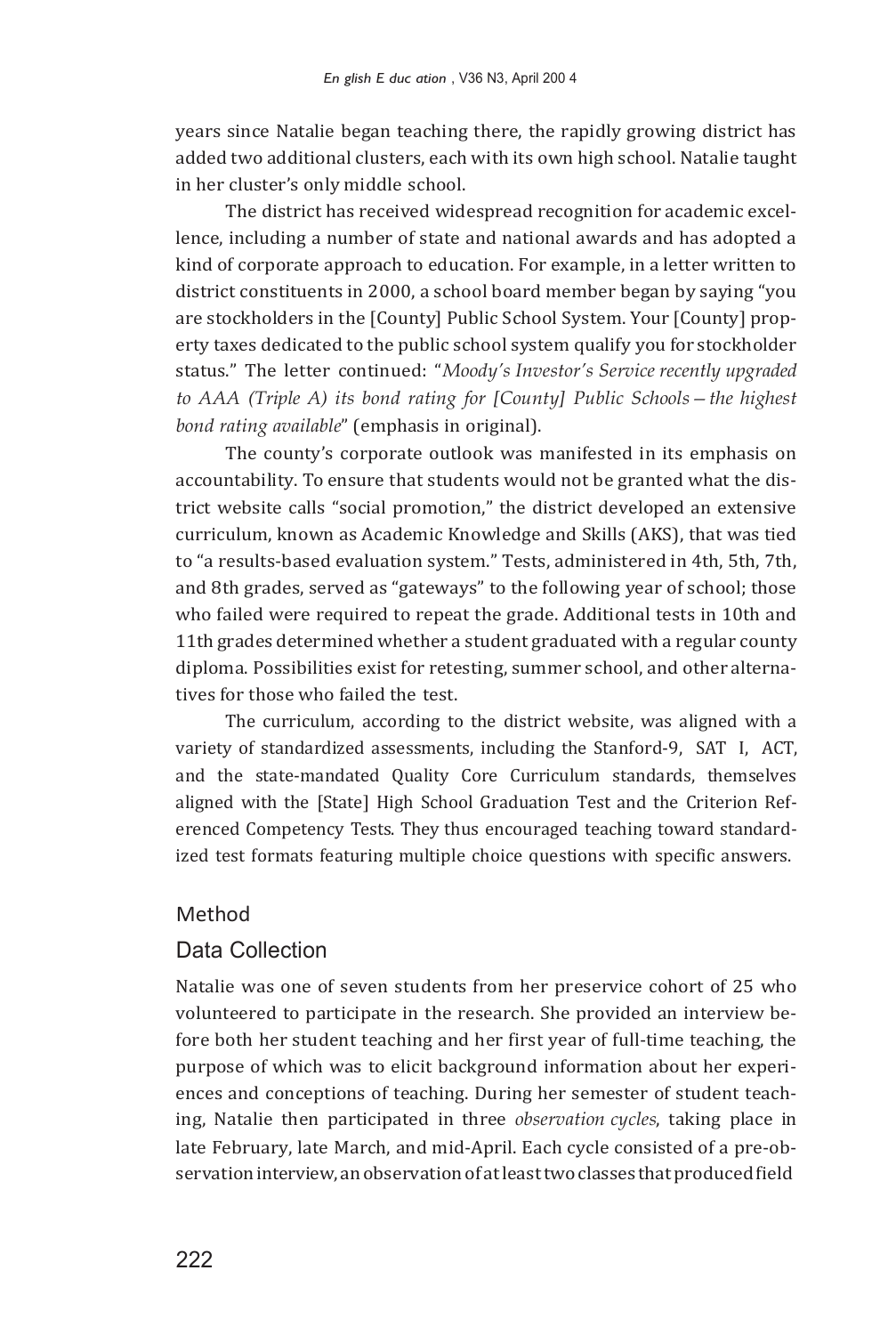notes, and a post-observation interview.

The interviews followed the same protocol as that used with all participants in the cross-site research, which included universities in four states. (For more on the interview and protocol process, see Johnson et al., 2003.) Interviews also were conducted with Natalie's mentor teacher and university supervisor about the guidance they were providing for Natalie. During her first year of full-time teaching, Natalie participated in another three observation cycles.

All interviews were recorded and transcribed for analysis. Supplementary artifacts such as the district core curriculum and testing program also were included in this phase of the data collection. Additional artifacts from Natalie's university programs (e.g., course syllabi and program descriptions) and teaching settings (e.g., curriculum materials and mission statements) provided a third data source for the purpose of corroboration.

Another means of data collection were concept maps produced by the cohort of 7 participants before and after student teaching. The purpose of the concept map activities was for the participants to produce individual conceptions of their teacher education program's emphases and to then use those conceptions to produce a group concept map.

Finally, members of the research team e-mailed Natalie and maintained contact with her, both to verify their analysis and to gain insight into Natalie's career after the formal data collection period ended. During these conversations Natalie agreed to join the team as coauthor to provide her own insights into her experiences.

### Data Analysis

The data were read and analyzed by Peter Smagorinsky and Steven Bickmore, using theAtlas.ti qualitative data analysis software to code each observation and interview. The interviews and field notes were analyzed to identify the pedagogical tools that were emphasized in the different settings of Natalie's university program and student teaching. (This coding system and the research design as a whole were originally developed by Pamela Grossman, Peter Smagorinsky, and Sheila Valencia for research conducted through CELA; for more on this process, please see Johnson et al., 2003.)

### Results

In the following section, we outline the conceptions Natalie developed in the settings of the university program, her student teaching at Carter County High School, and her first job at O'Connor Middle School.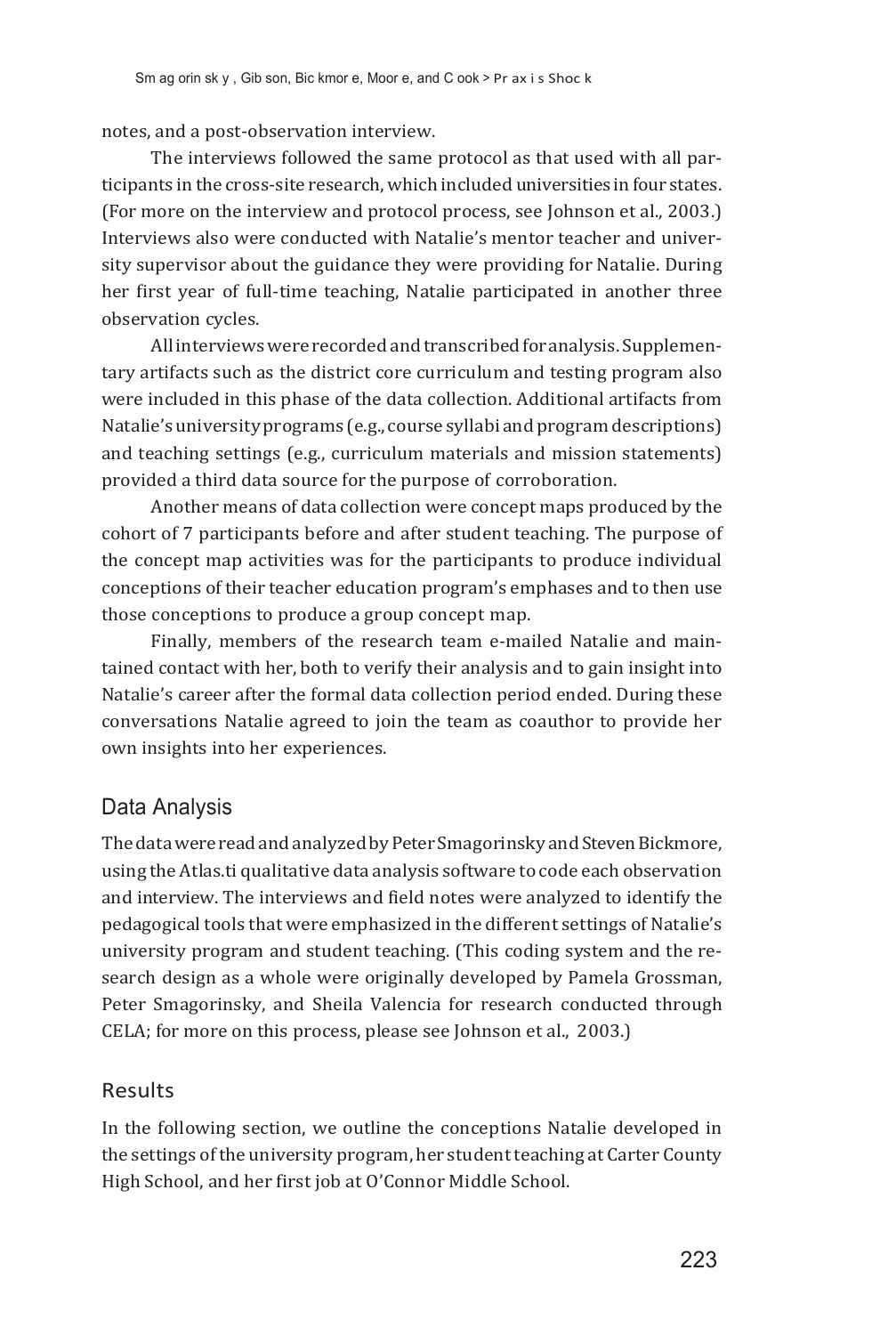### Influence of the University Program

The student-centered nature of Natalie's university program was revealed in the drawing of the two collaborative concept maps that the cohort of 7 participants produced before and after student teaching. What was striking about this group's concept maps was the way in which, on both occasions, the participants literally placed students at the center of their drawings, surrounded by words that represented the cultures in which they were immersed. The student-centered nature of these conceptions is noteworthy in contrastto the concept maps developed by participants in the research from other university programs we studied. Participants from the elementary education program from a different university, for instance, construed the task in terms of teachers, not students, placing the overarching concept of constructivism at the top of their drawing and listing pedagogical tools in a constructivist tool kit beneath it (see Smagorinsky et al., 2003). Natalie and her cohort members, however, interpreted the task in terms of who students are and what surrounds them.

The task called for each participant to produce an individual concept map, after which the group produced a single map that accounted for their various conceptions.Natalie summarized her individual map by saying,"The teacher program has taught me . . . to pay attention to your students and [the] need to make them the center of the classroom." When the participants produced their group map, they began with a group of students and above them drew a rainbow-like design, with each spectrum representing a key cultural influence: youth culture, the toolbox of teachers' resources, teachers themselves, administration, and culture marked by diversity. The decision to place students at the center of the drawing began about a third of the way through their discussion:

SHARON: Most of us seem, you know—all of us, actually, seem to have focused around what we would use in the classroom. The classroom was the center, it seems, of everybody's. So wouldn't we want to make the classroom the center of our concept map?

STEFFI: . . . Perhaps a student to represent the classroom student. . .

SHARON: Okay, so student in the center?

STEFFI: Student in the center—

SHARON: Right. We all—anybody object to student in the center?

ABBIE: We all endorse student in the center.

RANDY: A student or more than one.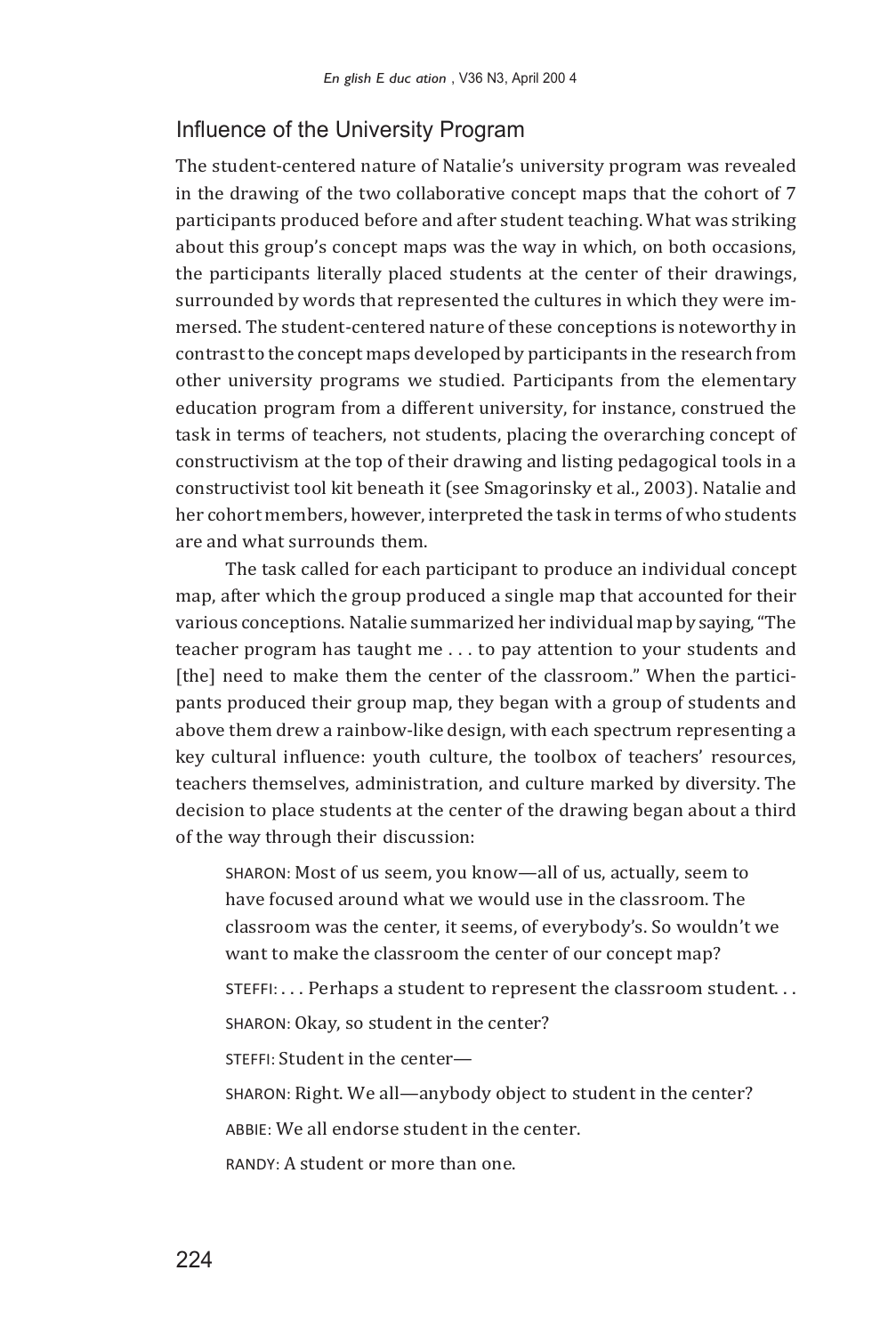SHARON: I think I'd put more than one. I think I would put more than one because that's why we're looking at so many different tools—is because we're wanting to address more than one child. We're looking to meet the needs of—

ANNETTE: Well, I figure by putting the students in the middle we're putting everything that is student and student-oriented, in particular since we're putting multiple [students in the middle]. That's kind of the social interaction, what they're bringing into the classroom. They're the most important thing right in the middle. . . .

STEFFY: We could put everything around the middle feeding into the student, using arrows perhaps.

ABBIE: Yes.

STEFFY: All the things—like the students are in the center and all the tools that we would use to affect the student feed into the student. So you have arrows all into the student. . . .

The notion of student-centered instruction emerging from the group's discussion and drawing appeared to center on both individuals and diverse groups of students, and howteachers need to understandboth young people and their cultures in order to provide appropriate instruction.

We interpret their second drawing, produced after student teaching, as even more student-centered. Natalie was not able to attend the second concept map activity, which was produced by four other participants in the study who drew a set of stick children surrounded by the large C within the word TEACHING, with the C filled in with influences from students' past, present, and future. In the students' past were their background/culture, family influence, prior ed[ucation], and health probs [problems]. In the students' present the participants listed part-time jobs, media, school et al., teachers, community, stereotypes/cliques, love/relationships, role models/ mentors, health, extracurricular, current ed[ucation], friends, and culture. Spanning both present and future was the role of dependents, and in the future the participants wrote money, own family-new roles, job/college, culture, status, and a large question mark.

The conversation that produced this vision came after each participant had explained her individual concept map:

STEFFY: And I think that we all definitely focused on students and the influences that affect students and affect how we can try to reach them or teach them. . . .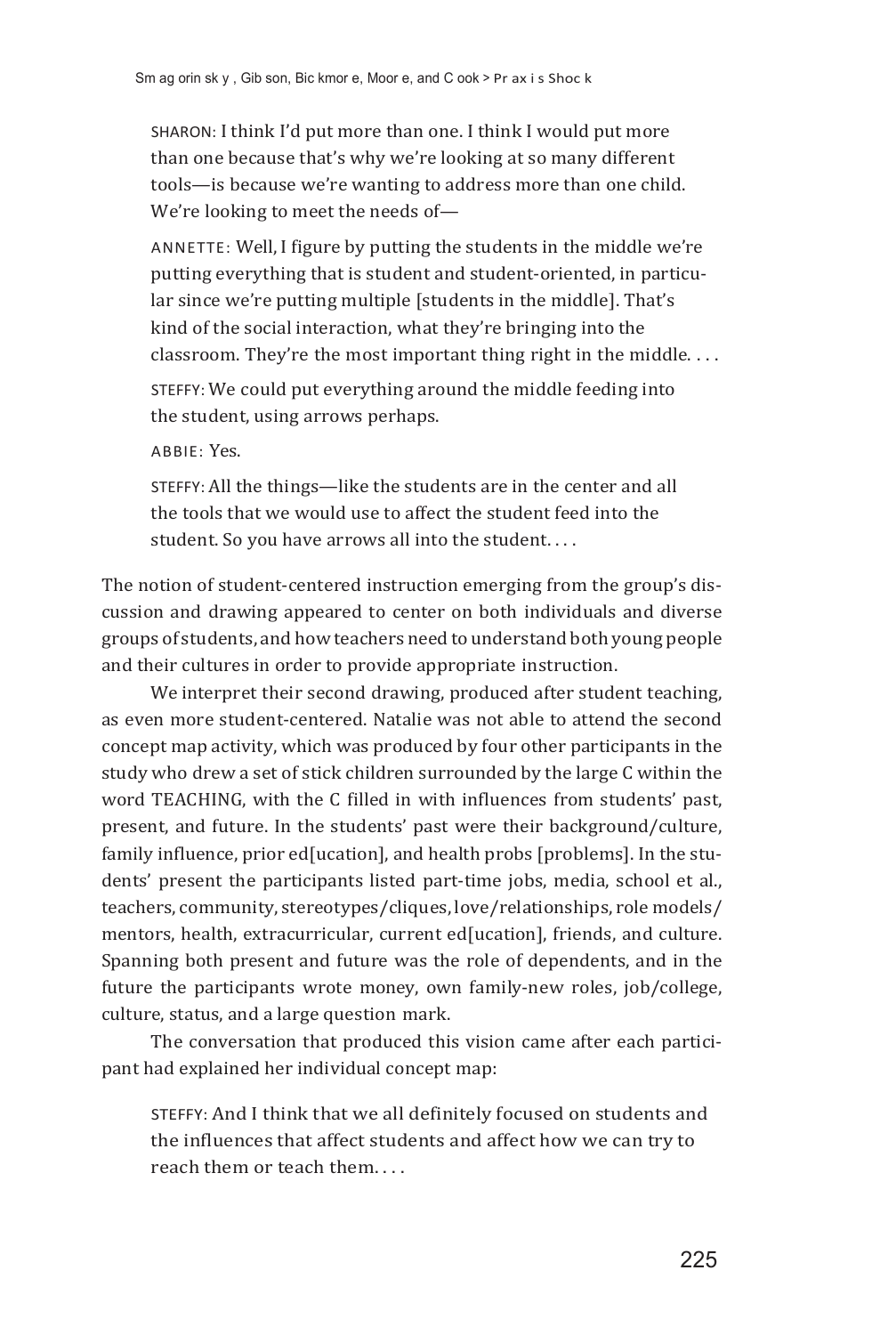ANNETTE: I think one thing that we all pretty much hit on, other than students, is the fact that we really realize how much the world impacts them, more than we realized [before student teaching]....

JUDY: I agree. There seems to be like a big concern about what they're bringing into the classroom.

RESEARCHER: How would you draw that?

STEFFY: No idea.

 $JUDY: \ldots$  So do we want to make like the students the center there or the teacher? 'Cause we have that back andforth.

ABBIE: Philosophically I vote for the students.

JUDY: I would say the students.

UNKNOWN: I would say students.

Although Natalie did not participate in this session, she did attend seminars throughout the semester of student teaching with the other 24 teacher candidates in her cohort during which they discussed their experiences, successes, problems and solutions, lesson plans, philosophies, and other topics from their studentteaching. We interpretthe two concept maps as indicative of the emphasis on student-centered teaching in her teacher education program, even if the soft-spoken Natalie didnot contribute heavily to the first discussion and was not able to attend the second.

### Student Teaching: Carter County High School

During her student teaching Natalie worked under the mentorship of Leila, whom we have described as perhaps the least consonant of the university program's mentor teachers with the program's emphasis on student-centered teaching. We next provide examples of how Natalie negotiated Leila's mentorship during her year at Carter County High School, drawing on formal data from interviews and observations supplemented by informal conversations with both Natalie and Leila during the course of the research.

### *Leila's Mentorship*

At a glance, Leila seemed completely out of synch with the university program's student-centered philosophy. For example, she had accumulated a wall full of file cabinets during her three decades of teaching that held innumerable worksheets, fixed-answer exams, and other teacher/text-centered pedagogical tools, all of which she freely encouraged Natalie to use in her teaching. Although the research design did not afford an exclusive look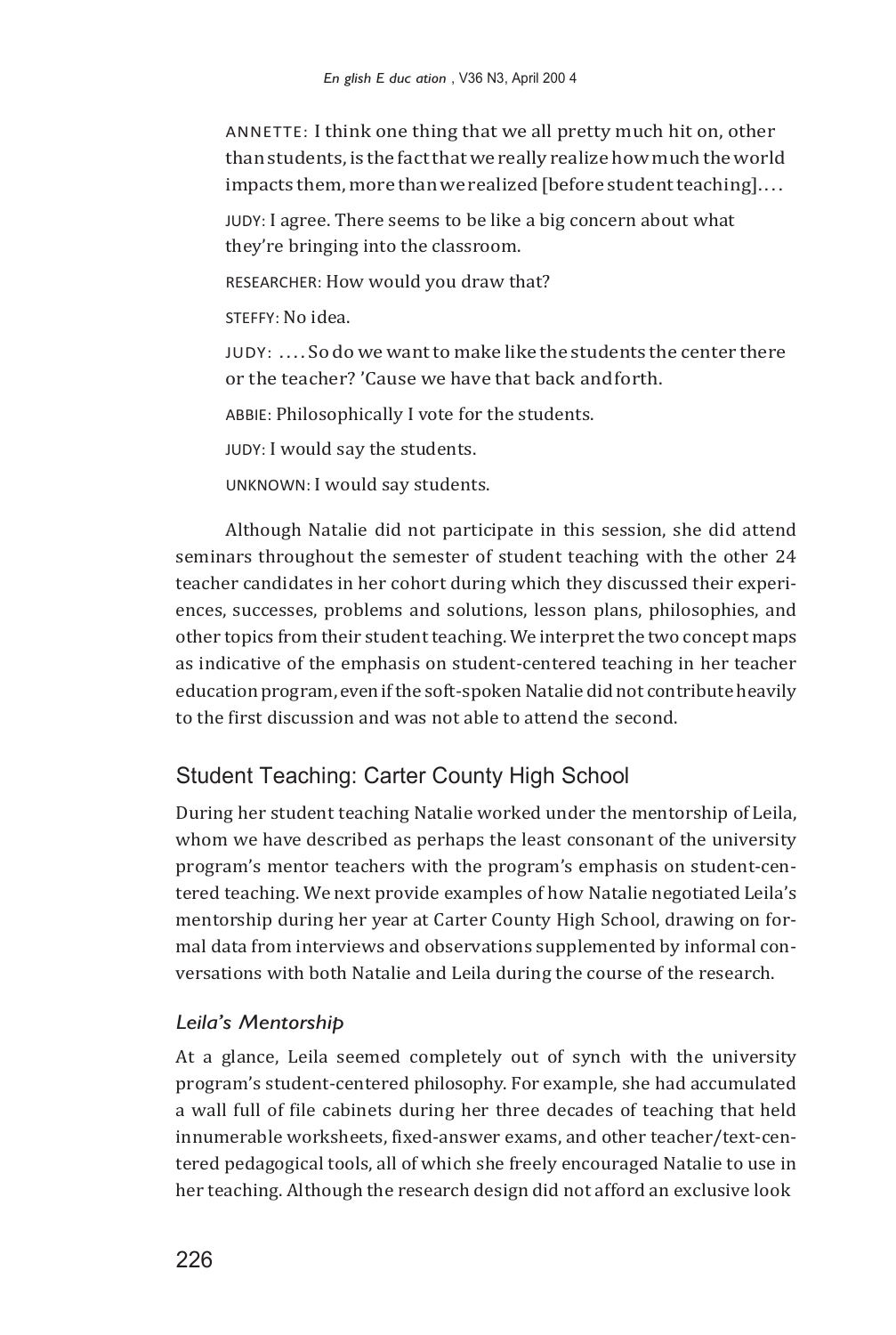at Leila's teaching, she was present in the classroom during most observations and very approachable for informal conversations about Natalie's teaching and other topics that availed themselves during site visits. These interactions revealed Leila's interest in both Natalie and the research and her willingness to talk about her teaching as part of the study.Her experience as part of the mentor teacher group suggested an ongoing interest in professional development, both her own and that of young teachers. Her curiosity about the research was therefore not surprising.

Natalie described a prominent feature of the classroom from which Leila drew the majority of her teaching ideas: "All those file cabinets in Leila's room . . . they're just jam-packed with stuff she's collected over 28 years." The contents of these file cabinets were much in evidence during Natalie's teaching, a consequence of Leila's generosity in sharing her instructional resources with her mentee. During Natalie's student teaching she used such worksheets as an exercise on "Using Modifiers" that included such items as a fill-in-the-blank section on sentence completion (e.g., "Graham crackers taste [delicious, deliciously] with a glass of cold milk") and a multiple choice section in which students chose the correct modifier for given sentences (e.g., "The jackal seems [ferociouser, more ferocious, ferociousest, most ferocious] than the hyena"). Natalie also used a worksheet from the file cabinet on *The Diary of Anne Frank* that consisted entirely of a series of correct-answer questions (e.g., When was Anne born? When did Anne and her family go into hiding? Where was the hiding place?). As described by Natalie, and as suggested by Leila's consistent recommendation that Natalie use such resources in her teaching, Leila appeared to employ what most observers would call a teacher-and-text-centered approach to teaching, both in her own instruction and in the guidance she provided to novice teachers.

Yet Leila described herself as nurturing toward her students. During an interview about her approach to teaching, she said:

The students need to know, first of all, that I would not be here teaching if I did not care for them, that they are very important to me as human beings, first of all, and that I do care for them very much. And that's probably as much, as important as me trying to teach them subject [inaudible] or what's the plot of this story. And I try to convey that, I guess, in everything I do. It's changed over maybe the last ten years where I've put more emphasis on who they are more than I do on the subject material, simply because in 1990 we lost our teenage son in a car wreck. He was a senior here and that just really had a big effect on everything I do. That I want the students to enjoy and appreciate life. And I guess that comes through in my teaching. Because it did change a lot of things, how I looked at things.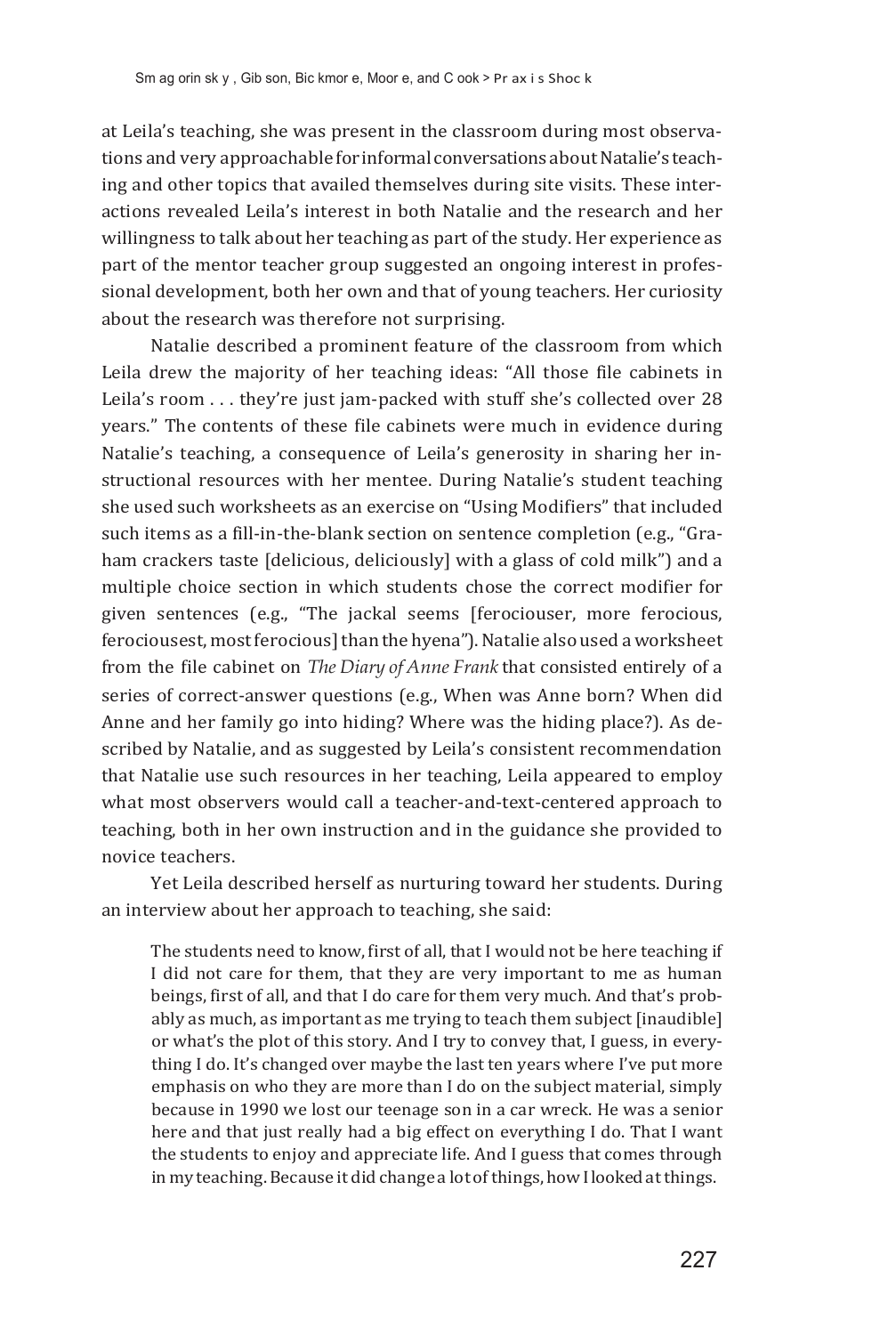Leila's great personal tragedy made her feel more attuned to the needs and life trajectories of her students. For Leila, being a student-centered teacher was not the same experience as that described by Cuban (1993), Moffett and Wagner (1992), and others who have published on the topic. Rather,it meant caring deeply for students and how their lives played out in this small town, the place in which Leila had spent most of her life as child, teenager, teacher, and citizen. Leila described her purposes for teaching English as

To prepare the students for eleventh and twelfth grade, to get them ready for the [state] graduation test. But most of all is to get them to be able to go out into the world after they leave high school and have the skills they need as [inaudible] college, technical schools, but also for the students who may not necessarily go to school to be able to communicate effectively, be able to read and just to survive in the world.

She conceived this preparation, we infer, as skill-oriented, rather than directed to students' personal constructions of meaning, so as to prepare them for the kinds of lives she anticipated they would lead in and around this small, rural community. Observations and field notes from senior En-

Leila's notion of being studentcentered, however, departed radically from the conception that Natalie and her classmates learned at the university.

glish classes at Carter County High School found many seniors discussing their plans for marriage in the summer following graduation, suggesting that Leila's concern for students for whom high school provided the final experience in formal education was well-grounded. We infer that Leila's sense of student-centered teaching was

concerned with caring for students as individuals and helping to prepare them for entering the work force with the greatest array of life skills and personal qualities possible.

Leila's notion of being student-centered, however, departed radically from the conception that Natalie and her classmates learned at the university. Our observations revealed that she guided Natalie toward classroom processesandassessments thatwerehighlyrestrictedandtext-based,allowing for little personal connection between life and classroom activities.Her great concern and care for her students, in other words, did not appear to translate into instruction that used students' lives as the basis of the curriculum, allowed for high levels of student activity, and so on, but rather provided students with concrete, measurable assignments that relied on their ability to complete tasks as expected.

For instance, in the following interview Natalie described lessons that Leila encouraged her to use from her bank of file cabinets: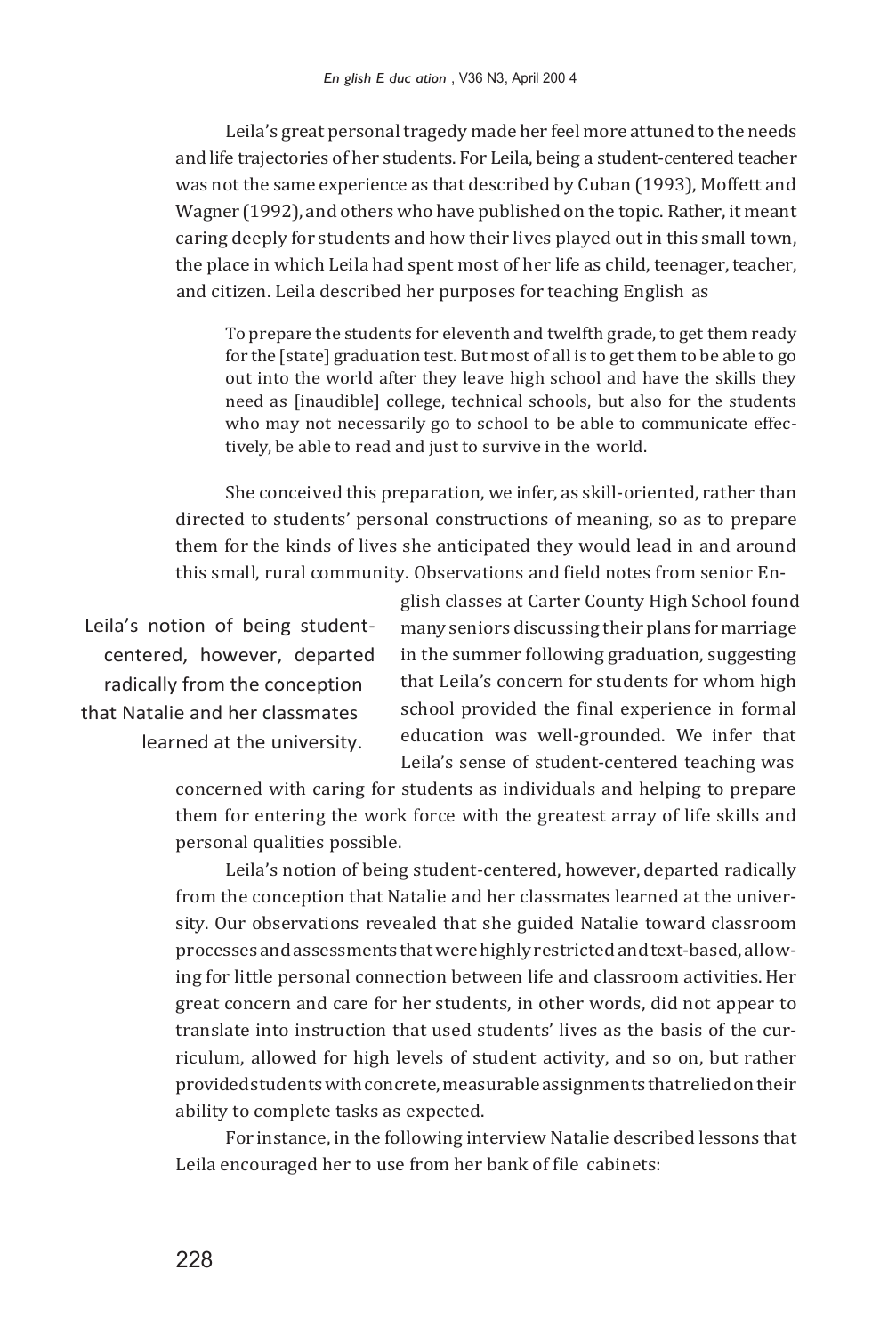NATALIE: She handed me a whole folder of like tests and quizzes for *To Kill a Mockingbird*.

#### Q: Wow.

NATALIE: And yeah, it's about two inches thick. And I really tried not to use those. She wanted me to resort to it, to the one I'm going to give tomorrow. And I didn't. I sat there for a long time and I was trying—I was going through and I was retyping it and I was going to use parts of it and then I was like, I'm not doing this, I'm not doing this. So I went back and came up with my own.

Q: Yeah. And have you—do you have to negotiate decisions like that with her?

NATALIE: Um-hum. I told her—well, I told her—I had toldher,Okay,"I think I might just use this one." And then—but I said, "Leila, I just really think that some parts of it are just real tricky and just nitpicky." And some of it's true/false and I absolutely hate true/false questions. . . . And then after I sat there for about an hour in front of the computer I was like,"Leila, I'm not going to use this one. I think I'm just going to come up with [inaudible]."

Natalie's account of this exchange illustrates the kind of instructional mentoring that Leila appeared to provide: encouragement to use what Natalie termed "nit-picky" assessments of students' reading of literature. In this case Natalie resisted Leila's preference for a true-false exam. Next, we describe how Natalie incorporated what she believed to be student-centered activities into Leila's more teacher-and-text-centered classroom.

### *Natalie's Student-Centered Instruction*

During our coding we sorted Natalie's pedagogical tools into three categories: student-centered, teacher/text-centered, and other. We decided how to classify each tool as student-centered or not based on whether it met atleast some of the criteria we reviewed previously: students' lives serve as the basis of curriculum, the underlying emphasis is on student growth, students participate to a great extent, student activity is abundant, the curriculum is interdisciplinary and interactive, students engage in authentic learning, instruction is individualized, learning is multidirectional, and students have autonomy and authority. We did not require all criteria to be met for this classification for several reasons. One is that they represent an amalgamation of various perspectives on student-centered teaching, rather than being completely endorsed by all who discuss the construct. Another is that in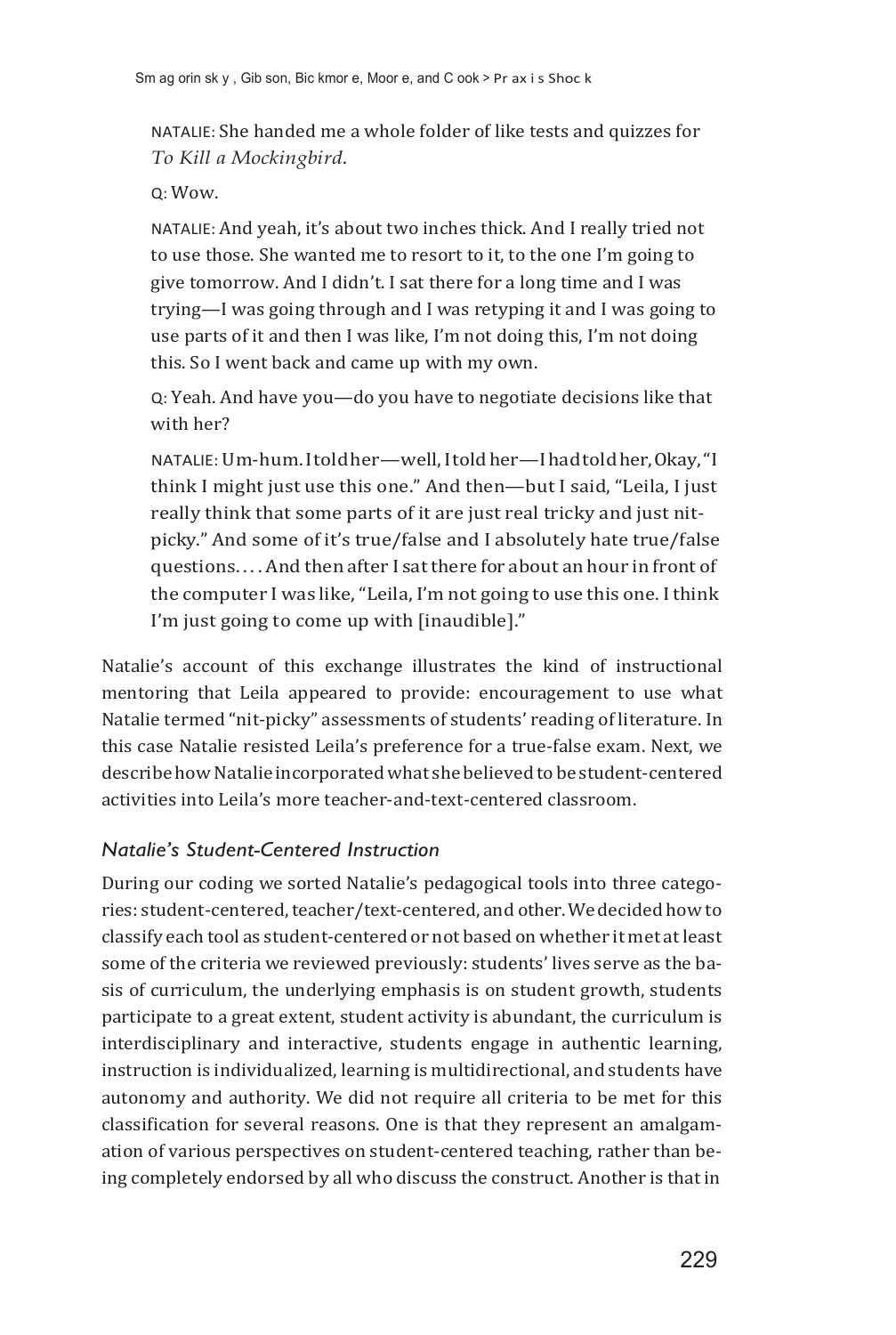the context of Leila's mentorship, it was unlikely for Natalie to include all in any particular instructional activity.

Our identification of these categories of tools helped us to understand howNatalieconceptualizedandpracticedstudent-centeredteaching,atleast to the extent available in this setting. For instance, in the following excerpt she discussed her use of the tool of *symbol instruction* for a unit on *To Kill a Mockingbird*, which we classified as student-centered. Prior to the class, Natalie described the activity as follows:

They're going to be doing a symbols activity. We're talking about the symbols in *To Kill a Mockingbird*. And they are—they're going to—we've already read tomorrow the chapters where they find a lot of the things in the tree in *To Kill a Mockingbird*, and a lot of those symbolize different things in the book, the objects in the tree. And we did an activity at [the university] that I'm actually taking this from, where you watch the beginning of *ToKill a Mockingbird* and the intro to the film. And it has—it shows all these symbols in a box and they break into groups and they try to figure—list allthe symbols on there and then whatthe importance of each is. And then they're going to try to come up with their own personal symbols, symbols for themselves. And they'll have to come up with three and write a paragraph on each and why that symbolizes them.

We viewed this reference as a student-centered tool because it met several criteria: The small group format presumably allowed for student participation, activity, interaction, and authority; the task was open-ended and thus multidirectional and individualized; and the task was personalized and thus potentially allowed for student growth and authentic learning. Natalie reinforced this notion when she said, "I really want it to be meaningful for themselves. I really try to talk about, you know, how they can relate to this because Scout is so much—her growing up and the things that she does are so much like our own growing up."

The next day Natalie began the 80-minute block class with a news segment on Channel 1, briefly reviewed a recent quiz, reviewed 5 vocabulary words on an overhead projector, had students do a worksheet from their *Elements of Literature* anthology series in which they made predictions of who or what would be the mockingbirds or mad dogs in *To Kill a Mockingbird*, listened to a segment of the novel on an audiotape, and briefly discussed their worksheet responses. Natalie then did the following:

9:17: Natalie puts the kids in groups, with each group's membership listed on an overhead. She tells them to pick a place and get in the groups—kids relocate and set up. Natalie says, there will be an activity and then some writing. She hands out the assignment. The kids appear to be unfamiliar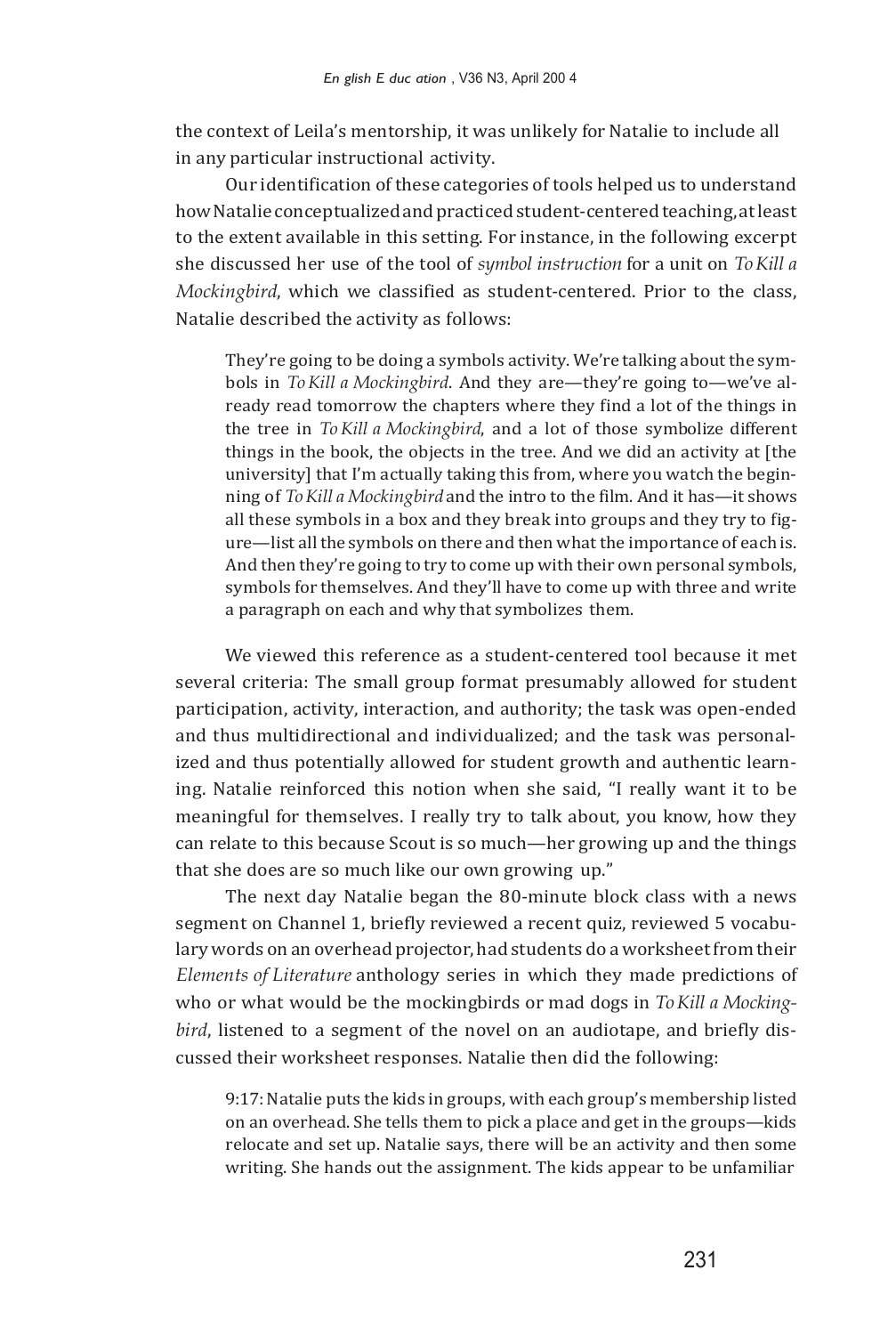with group work—most don't rearrange their desks to face one another. Natalie said they would watch the title scene from the movie and that a lot of objects would be shown.Individually,they should list as many things as they can at the bottom of the symbol/film activity side of the handout she'd show the film 2-3 times. Then we'll compare lists with other people in the group. She turns on the TV, plays the videotape, reminds them to listen for sounds on the videotape also. Plays through it once, then again. Kids are far more attentive to the videotape than to previous parts of the class, talk more about the text, show more animation and interest. With their involvement, Natalie seems a little more relaxed and conversational with them—the interactions in relation to the literary text were, in contrast, more formal and strained.

9:30: After the second showing, Natalie tells them to get in their groups and compare lists. Kids read their lists to one another, much more animated in voice and expression than in the first part of class. Natalie tells them which parts of the handout to do—identify the objects that appear later in the book.

9:37: Natalie says it's time to go over the questions together. The class is much more relaxed, Natalie more comfortable with the discussion. One group lists the objects thatthey sawin the box, students fromother groups chime in. After listing the objects, she asks, what do the glasses say about Atticus?Thathecan't see, saysone.Literal responses.Sheasks,doesAtticus see things that others do not? He sees the reality of things. Natalie says, he foresees things that others don't. There are also objects that don't appear later in the story-jacks, marbles, crayons. What might they symbolize outside the novel? Kids struggle. Maybe childhood? says Natalie. There are white and black objects moving together. What might that mean? Kids again struggle—don't seem strong on identifying symbols. Maybe black and white people moving together, says Natalie. Do you think the opening was effective, now that you've read into the book? If you're really paying attention, said a kid. Very effective, says a kid. Why, asks Natalie? No answer. Natalie says, because it shows all of the important things that will happen—the mockingbird and the killing of it, other things.

9:47: We're running out of time, get the desks back in rows.

These field notes suggest the difficulty Natalie had in implementing what she felt was student-centered instruction. The students appeared to be enculturated to Leila's unambiguous approach to questions and answers. When given the open-ended opportunity to interpret literary symbols, the students struggled. In the face of students' difficulties, Natalie ended up offering her own interpretations of the symbols in this opening segment of the film. Accustomed to Leila's emphasis on factual understandings of literary works, the students had trouble thinking figuratively.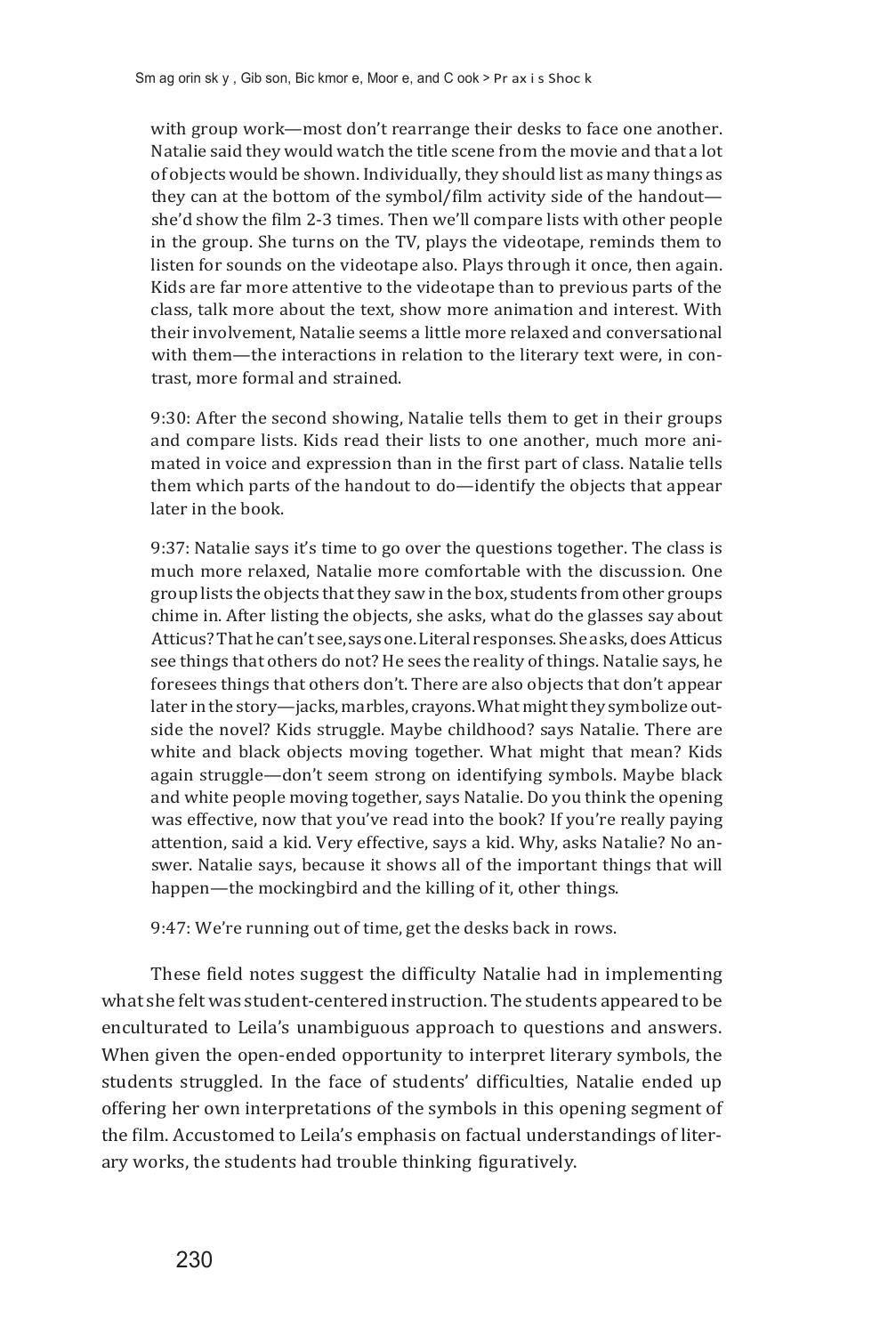#### *Summary*

Natalie's effort to include a student-centered approach to *ToKill a Mockingbird* within Leila's restrictions typified the manner in which she incorporated student-centered instruction into prescribed instruction. Natalie felt that simple recitation of facts about the reading was not sufficient, even if recitation met the expectations for teachers and students in her school settings. She attempted to meet the institutional goals while at the same time developing activities through which she hoped that students would make personal connections to their reading.

Within Leila's mentorship she often had to accommodate her own goals for teaching with Leila's more literal approach: "I really just want them to enjoy the book and I don't think that can be done with all the quizzes that I'm having to give and the nit-picky details that they're having to

Natalie's open-ended, studentcentered approach to teaching literature, then, might have been mismatched with the students' orientation to reading and expectations for appropriate classroom practice. remember." Yet as our fieldnotes suggest, her students appeared to have learned to follow the patterns established with Leila's restricted approach. Classroom observations and fieldnotes recorded a number of students declaring evangelical Christian beliefs, which Heath (1983) has associated with literal readings of texts in school. Natalie's open-ended, student-centered approach to teaching literature, then, might have been

mismatched with the students' orientation to reading and expectations for appropriate classroom practice.

### First Job: Flannery O'Connor Middle School

Natalie's first job was at Flannery O'Connor Middle School, one of 17 middle schools in one of the state's largest school districts. In our analysis of the observations and interviews from Natalie's first year at O'Connor, we identified the central tension she faced as being between the university's version of student-centered teaching and the district's mandate for achievement via a county-wide, test-driven curriculum, an accountability system compatible with the school's corporate identity within the community.

Our analysis suggests that Natalie's opportunities for using a studentcentered approach declined when she moved from CCHS to O'Connor. Our observations of and interviews with Natalie suggest that the reason for this decline was that in the large school district of which O'Connor was a part, the type of skills-oriented curriculum favored by Leila had been institution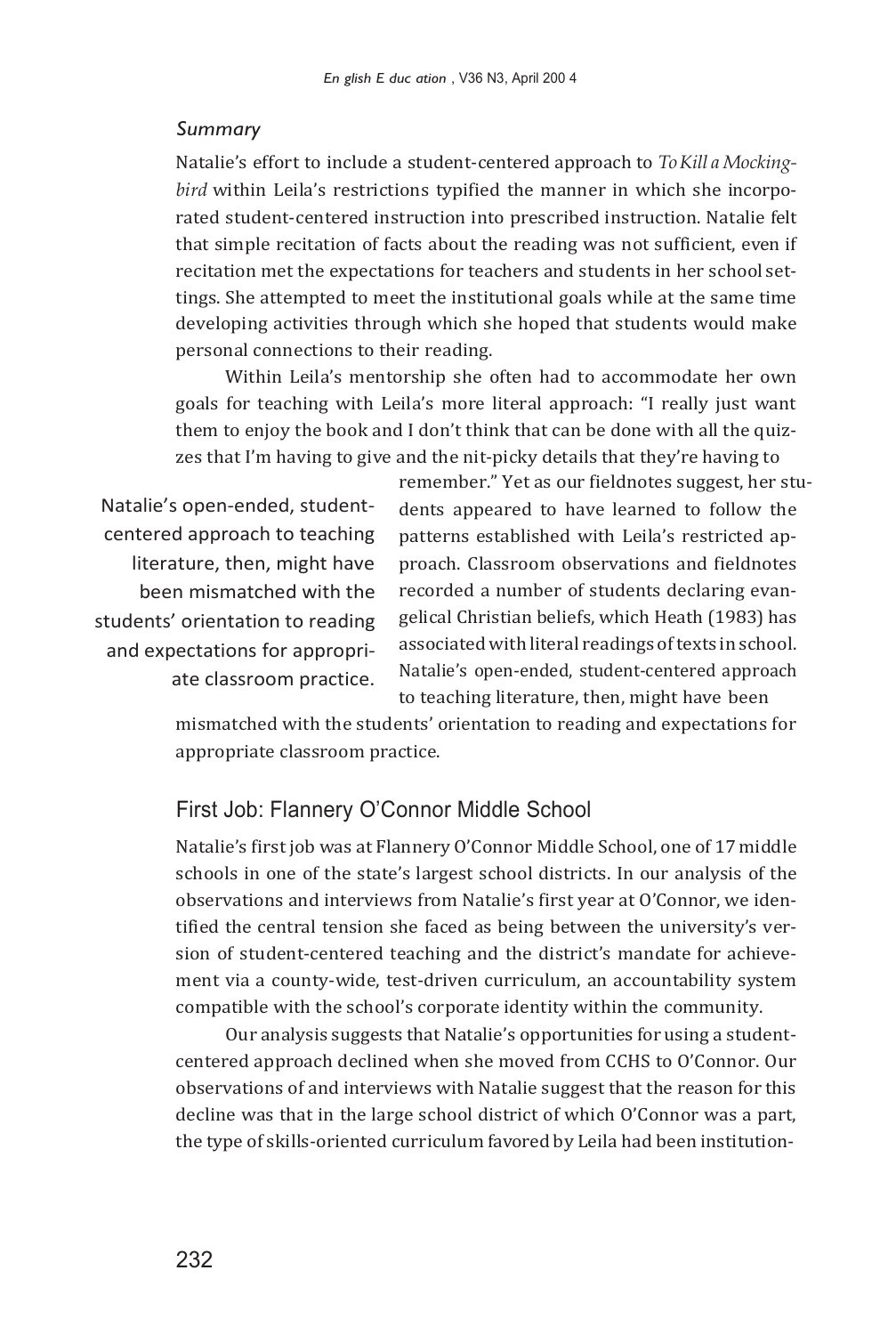alized through district mandates. The district website reports that "The [Academic Knowledge and Skills] are the standards for academic excellence for all students in [the County] Public Schools. They are what teachers are to teach and students are to learn. In every [County] classroom, instruction and assessment are tailored so that all students learn the AKS." This curriculum was tied to high-stakes assessments that determined a student's promotion to the next grade, overriding grades achieved in course work and ensuring, in the eyes of the district, that students would not benefit from social promotion. This interdependent relationship between curriculum and assessment was developed, according to the district website, in response to the district mission "*to pursue excellence in academic knowledge, skills, and behavior for each student resulting in measured improvement against local, national, and world-class standards*" (emphasis in original).

The pervasive nature of the curriculum made it difficult to negotiate, particularly for vulnerable early-career teachers such as Natalie. When Natalie disagreed with Leila on issues such as using true-false tests for assessment, she could discuss this disagreement personally with Leila and perhaps reach a compromise solution. The district that housed O'Connor MS, however, was less personal, controlled by a large bureaucracy, and administered by people invested in promoting the AKS and gateway exam system as a central means of validating the district's status among the state's elite school systems. As such, the curriculum's required objectives and assessments were virtually impervious to negotiation for the district's young, untenured teachers. The district's whole-hearted commitment to this curriculum and assessment system also provided a means by which administrators' and teachers' competence could be compared, creating consuming pressures for teachers to teach to the gateway tests.

Within this setting Natalie attempted to teach according to principles of student-centeredinstruction.According tothedistrict'swebsite,"Because the AKS detail exactly what a child is expected to learn, teachers can tailor the classroom experience to meet a child's individual needs." Natalie found this match between meeting the requirements of the AKS and engaging in student-centered instruction to be difficult to achieve in her teaching of eighth-graders facing the gateway writing test in the spring, the failure of which would deny their promotion to high school. We next review how this fundamental tension affected her teaching as observed during the three observation cycles conducted in October, December, and March of Natalie's first year at O'Connor.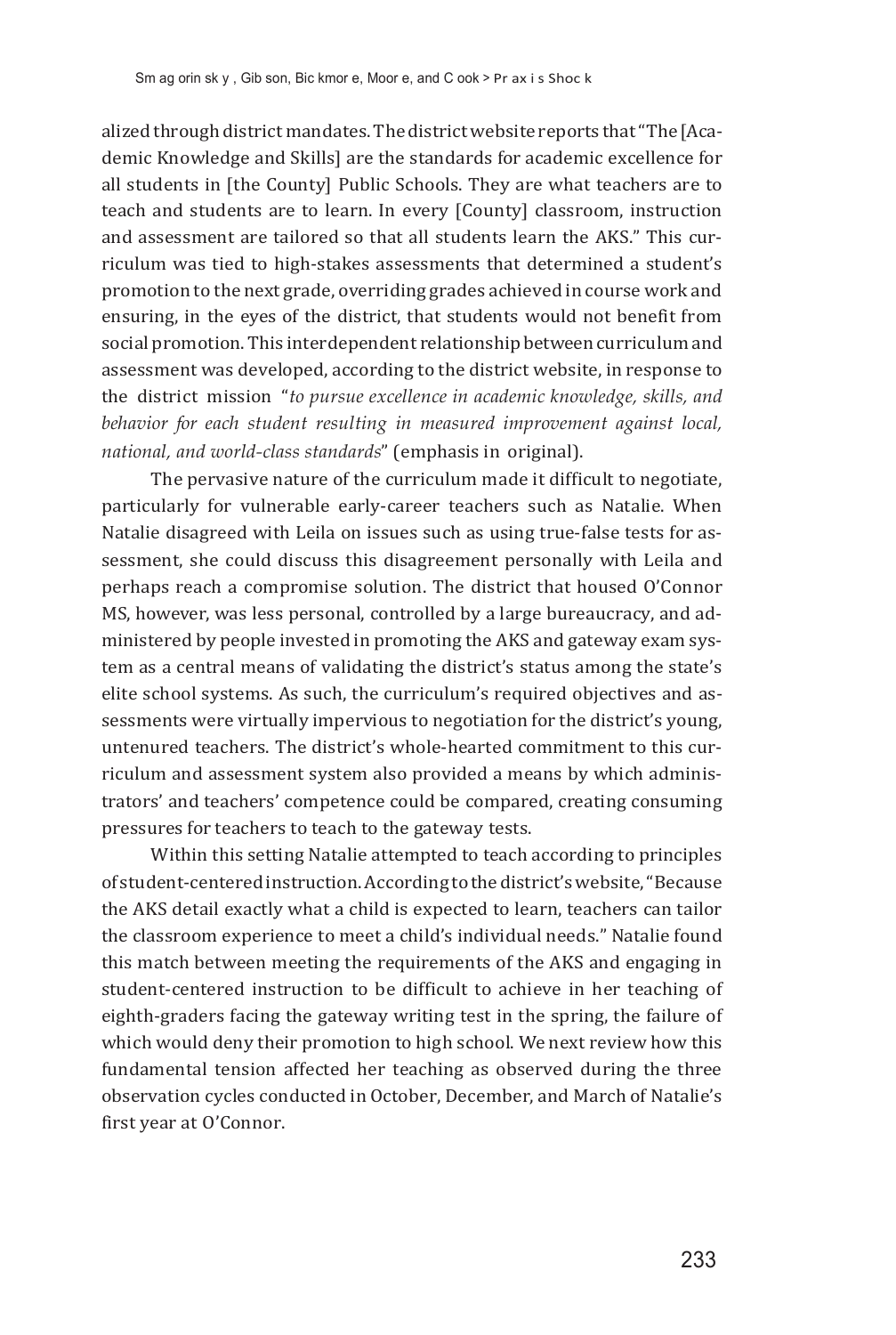### *Observation Cycle #1*

On the first day of the first observation cycle, Natalie began with a Daily Oral Language (D.O.L.) lesson during which students corrected badly written passages on the chalkboard. The passages contained specific types of errors, such as capitalization and punctuation. She then led students through two discrete lessons. First, she led the class in a review of an analogy worksheet. Analogies were among the AKS objectives and, as Natalie said, "Every standardized test I've ever taken has had analogies on it. . . . That's the main reason that I'm covering those so heavily." She next conducted a vocabulary lesson in which students presented vocabulary words and their definitions to the class. Natalie identified the words used in the vocabulary lesson as "SAT words." During class she listed on the board the requirements for the vocabulary presentation and gave the point value for each evaluative category: the word, its part of speech, its definition, an illustration and explanation, the word used correctly in a sentence, the presentation, and neatness.

On the second day, following the D.O.L. lesson the students read aloud stories they had written in response to prompts Natalie had provided (e.g., a first kiss, being shrunk to an inch tall, getting caught passing notes, coming in after curfew, a time they really felt fear); the stories could be truth or fiction. Writing stories was one of the forms specified in the AKS, as explained by Natalie when describing a set of posters she had bought for her classroom walls: "They've got *Writing To Tell A Story*, they've got *Research*  and *Writing to Inform* and *Writing to Persuade*, which are all the [County] AKS. That's all the writing that we're going to cover this year."

During this observation cycle Natalie focused all of her instruction on meeting AKS requirements. The D.O.L., analogy worksheets, and vocabulary presentations were designed to inculcate the knowledge students were expected to demonstrate in language competencies on the gateway tests; the essay writing was geared toward the eighth-grade writing test. Some AKS requirements, such as making presentations, were not amenable to multiple-choice testing, but were incorporated into the lessons as a way to dovetail the requirements in Natalie's instruction.

In these observations we see some efforts to connect the lessons to students' lives. The vocabulary presentations, while developed in response to strict grading criteria, at times prompted laughter from the students in the class as presenters came up with amusing ways to illustrate their words. The writing topics, while often fantastical, potentially enabled students to write about real or fictional events of importance to them, or play out fantasies such as, according to the field notes, a boy's story "about the first time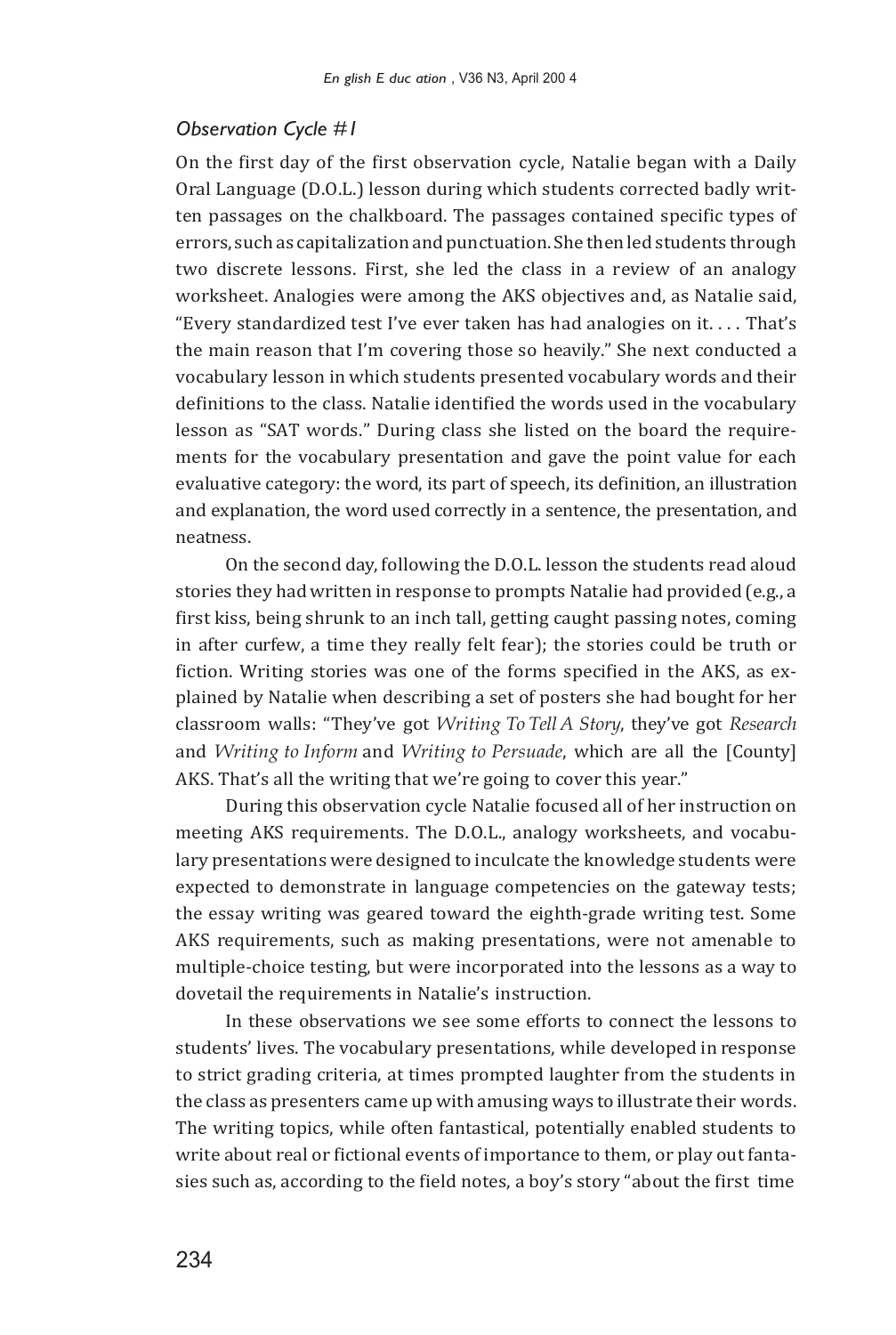he felt fear. His story is about when he did something wrong in Natalie's class. He threw a stink bomb, and he writes about how he got in trouble at school and at home." These efforts were severely constrained by the mandate of the AKS curriculum, but still provided opportunities for activity, creativity, and personal connections.

### *Observation Cycle #2*

Natalie began the first class of the second observation cycle with a D.O.L. lesson, then led the students through another analogy sheet. The remainder of the class was dedicated to small group preparation of vocabulary projects to be presented in class the next day. Each group had a particular sentence formation (simple, compound, compound/complex, etc.) that they would teach to the class on the following day. The presentations included examples of the particular kind of sentence featured (e.g., simple subject and simple predicate) and a test or quiz (often in the form of a worksheet).

On the second day students began with a D.O.L. lesson, then made their presentations. For homework they were assigned an analogy worksheet and studying for a spelling quiz. A typical presentation went as follows:

Two students go to the front of the room to present their project. One of the students holds the poster and the other talks. They tell the class to be sure to write down what they are saying. They had also passed out an outline for the class which had a place for the class to write down all of the notes. Natalie reminds the class to remember their job in taking notes. Their presentation is on simple subject and simple predicate. . . . The presenters have also made a worksheet so that the class can practice on finding the simple subject and simple predicate. The class has to raise their hands ifthey have a question. The students seem to be enjoying (as well as finding it a little humorous) playing the role of teacher, and in being students for their classmates as teacher. They play their roles quite well.... The students ask if everyone is finished. They tell them they are going to go over the worksheet. They go over the worksheet, and Natalie has to help out with clarification a couple of times. The students finish and the class applauds.

When asked about this activity in the post-observation interview, Natalie said that she emphasized it as

a student hands-on activity, I guess, and getting involved with it and making it their own project and just having it be their own. And, of course, I've taught [in order to] emphasize sentences. That's the major grammar concept. And the reason for that is to try to help them score better with sentence formation is one of the areas that they score on that writing test they have to pass. So I wanted to go over it with them so that's one reason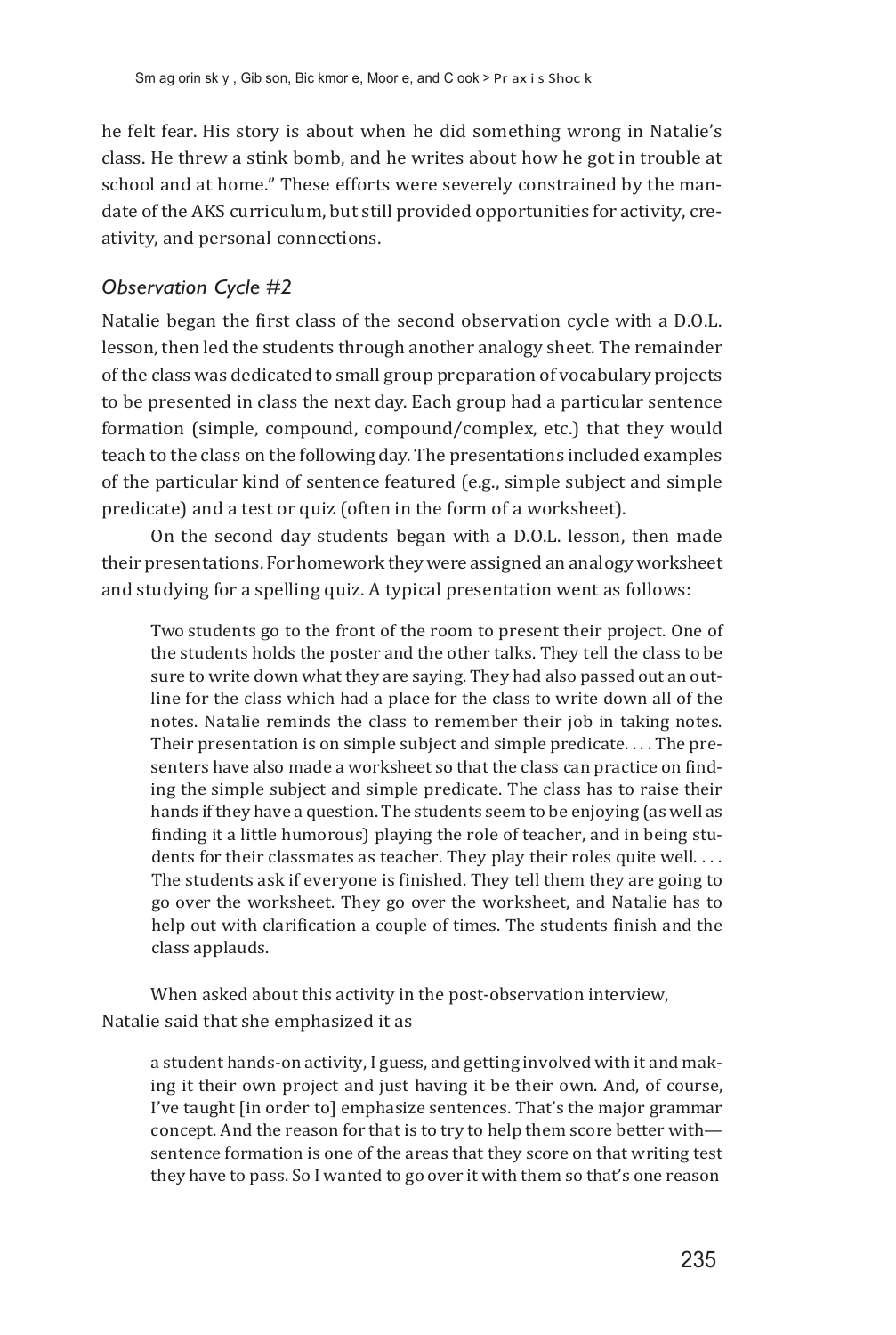we hit on it. And I just wanted to basically have them active and up and doing something.

Again we see the accommodation Natalie made between meeting the requirements of the curriculum and trying to make her instruction studentcentered. Later in the interview Natalie identified three main purposes for her instruction: teaching students "to take responsibility for their own actions and for their work . . . preparing them for college. . . . And then, of course, I'm pushed by the AKS concepts, too, or those objectives." Students did appear to have opportunities for playful engagement during the vocabulary presentations; at the same time, this play was constrained by the teacherly accoutrements of the worksheet and quiz that they developed as part of their presentations.

#### *Observation Cycle #3*

For observation cycle #3 Natalie did not begin with a D.O.L. lesson, instead leading the class through a review of homework questions on Dorothy M. Johnson's "Too Soon a Woman," a story about pioneer life on the Oregon Trail.Natalie posedadditionalquestions aboutthestoryandquestions about the students' lives in relation to the difficulties faced by the pioneer women. Following this discussion the students did peer edits on persuasive essays, with at least three students proofreading each paper for spelling and grammar mistakes. The students had begun the essays several weeks before, first with drafting, then library research for factual support of claims, then revisions based on informal conferencing with Natalie.

On the second day of observations, the students worked individually on revisions of these papers, relying on the peer critiques. During class Natalie circulated and conducted conferences with individual students. On the board she had provided laminated sheets with AKS objectives: "AKS #26 edit for spelling, fragments, and run-on sentences, AKS #35—write to persuade classmates of an opinion, AKS #39—write, combine and vary sentences to match purposes and audience." These sheets helped to provide the criteria by which Natalie would grade the papers.

The classes observed during this observation cycle were illuminating in that Natalie described them as being part of a "writing workshop." Atwell (1987) has describedthis approach as one that"invites andsupportswriting process. . . . Writers need Giacobbe's three basics of time, ownership, and response" (p. 54). Natalie's instruction included response from both peers and teacher. The time factor, however, was compromised by the pace of the curriculum demands. Following the observation, Natalie described this con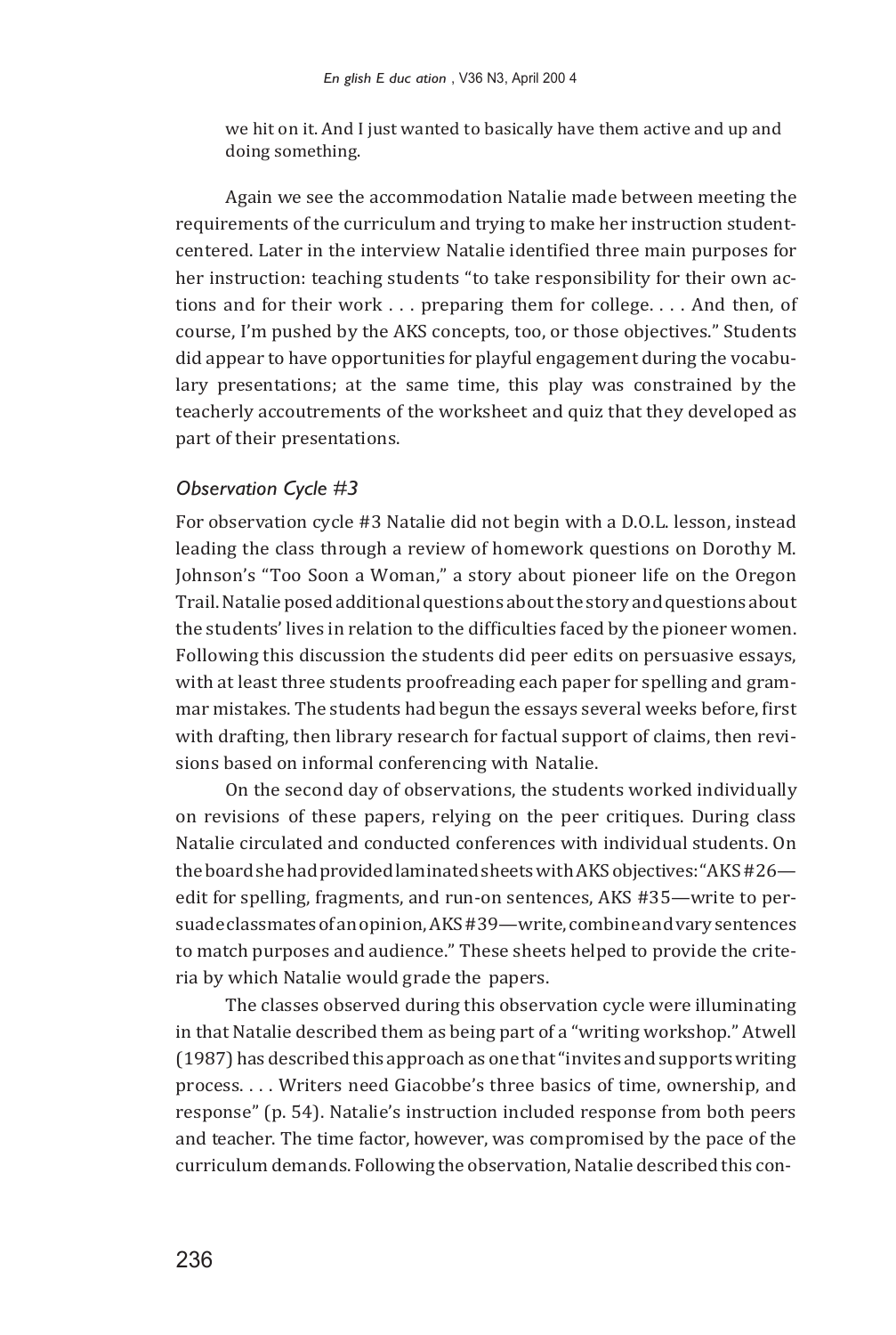straint as coming both from students' enculturation to the pacing of school and her own eye on the ticking of the semester's clock:

The first question out of their mouth [is], When is this due? And they don't want to take the time to sit down and work at it and really draft their writing and work on their writing. . . . Some days I'm not careful and I'll just sit there and I find myself just giving them some of the answers when I know I shouldn't be. And sometimes that's for time's sake because I feel like I'm having to rush to get through all their papers and read all their papers. And when I really want to spend longer on it. But then we just don't have the time.

Furthermore, her focus of the workshop ended up attending to the AKS objectives more than students' meaning-making, raising questions about the degree to which the workshop arrangement contributed to students' sense of ownership over their writing. Natalie described her evaluation of students' writing during the writing workshop as follows:

I'm going to go over the five areas, the content organization and style and mechanics and usage and sentence formation. And we're going to talk about all those. And then I might save sentence formation, talk about it last because then I will—after we do the parts of speech I'm going to go into sentences and putting together sentences and subject and predicate and all that. Verbs. [inaudible] verbs and parts of speech. . . . I've tried to set up my scoring scale and the way I've weighted it similar to the writing test. And we've gone over the areas that they look for, that they score under. Content organization, mechanics, usage, sentence formation, and style.

We would classify these five assessment areas as being oriented to form rather than meaning. We see Natalie's implementation of a writing work-

shop format as perhaps the clearest disjunction betweenherstudent-orientedvaluesandthepressures of the curriculum mandates and assessment system. Faced with an extensive set of curriculum objectives to cover, she attempted to teach them in the context of methods such as writing workshop that she'd learned at the universitythat, atleasttheoretically,wouldhelpstudents make connections with their schooling. The imperative to assess form and mechanics,

We see Natalie's implementation of a writing workshop format as perhaps the clearest disjunction between her student-oriented values and the pressures of the curriculum mandates and assessment system.

however, tilted the writing workshop's emphasis away from the studentoriented qualities prized by its advocates and toward the sort of "nit-picky" details that Natalie had found so objectionable under Leila's tutelage.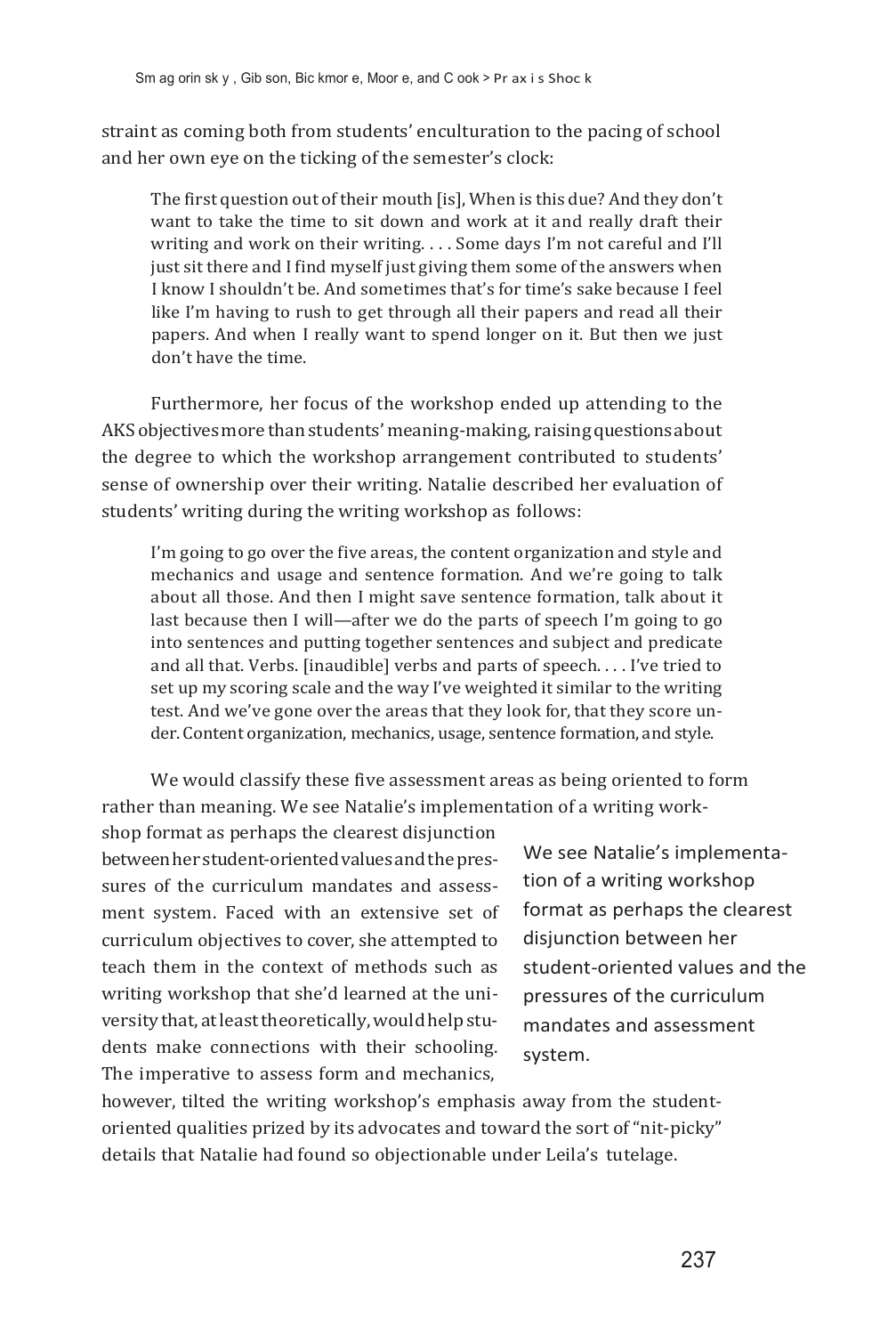#### *Summary*

Throughout these observations we found Natalie attempting instruction presentations, group work, projects, writing workshop—that are customarily regarded as tools in the student-centered teacher's toolkit. Undoubtedly it would have been easier for Natalie to have used worksheets exclusively to meet these objectives and to have reduced student activity to cover the curriculum more efficiently. Natalie's experiences under the mentorship of Leila provided a model for how to teach in such a way.However, she worked to develop activities that included many facets of what we have reviewed as student-centered instruction; e.g., high levels of student participation and activity and opportunities for students to draw on personal knowledge. In her own view, however, this hybrid approach provided for less robust instruction than would have been available without the imperative of the curriculum's objectives. The heavy focus on form and mechanics and degree of coverage expected resulted in a pace and emphasis that, Natalie felt, made it difficult for her to reach her own teaching goals. At the beginning of the next school year, Natalie wrote to one of the researchers,

I don't like what appears to be the future of education, middle school education in particular, either. I don't believe in single tests that claim to determine a child's performance and improvement over an entire year. I don't believe my salary should be determined by that single test. I already don't have enough hours in a day to do the things I am required and need to do.

This dilemma caused Natalie to leave O'Connor after her second year, providing a hiatus from teaching that ended when she began a new job at a rural school that provided a better match for her backgrounds andbeliefs.

### Discussion

The transition from teacher training to the first teaching job could be a dramatic and traumatic one. In the English and German literature this transition is often referred to as the "reality shock," "transition shock," "Praxisschock," or "Reinwascheffekt."In general, this conceptis used to indicate the collapse of the missionary ideals formed during teacher training by the harsh and rude reality of everyday classroom life. . . . reality shock deals with the assimilation of a complex reality which forces itself incessantly upon the beginning teacher, day in and day out. This reality must be mastered continually, especially in the first period of actual teaching. (Veenman, 1984, pp. 143-144)

Natalie's praxis shock concerned the problem of having to teach within a prescribed curriculum, first under Leila's mentorship and then within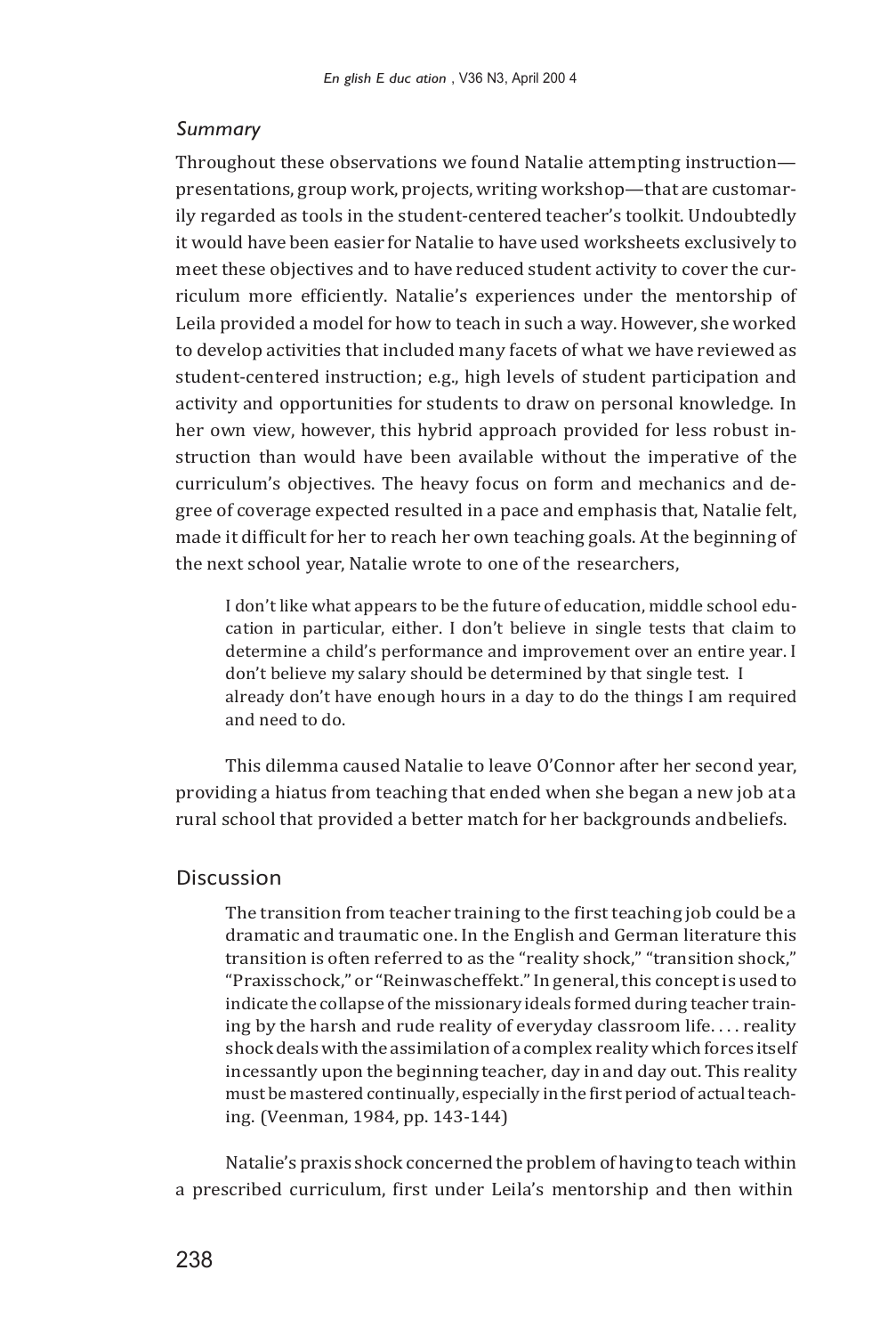the district curriculum and assessment mandate of the county of which O'Connor Middle School was a part. This shock reverberated throughout her student teaching and first two years at O'Connor, though for different reasons. In the small, rural, working class community in which she did her student teaching, this shock was muffled because the district did not superimpose on teachers a prescriptive curriculum or testing mandate. Rather, the shock came in transaction with Leila's personal belief in the efficacy of rote tasks as a means of preparing students for the world that she believed awaited them after graduation. If, as Lave, Murtaugh, and de la Rosa (1984) argue, contexts are relationships rather than static environments, Natalie's relationship with Leila enabled her a degree of freedom to enact studentcentered teaching in ways that likely included Leila's notion of care yet also tried to re-enculturate students to viewing education as a means to personal growth.

At O'Connor MS this relationship was, for Natalie, less transactional and more impositional. The county's corporate identity led to a view of accountability that required continual testing of students according to predetermined skills amenable to measurement through either standardized tests or writing assessments thatfocused exclusively on issues of form. Such an emphasis provided neither Natalie nor her students with much opportunity for play, a dimension of growth that Vygotsky (1987) among others has argued is central to a person's ability to stretch the upper limits of learning potential. As her instruction through such means as vocabulary presentations reveals, she attempted to include playful opportunities within the restrictions of the AKS curriculum. Such play was limited, however, by her concurrent effort to meet the district's standards for correctness. Furthermore, Natalie was engaged in a curricular conversation (Applebee, 1996) that attended to students primarily in terms of achievement and not the range of other possibilities afforded by a student-centered pedagogy. This discourse of assessment, strongly suggested by the district curriculum and testing system, surrounded Natalie during her formative teaching experiences and imposed on her what she felt was a narrow way of construing students and their experiences in school.

One of the external reviewers enlisted by *English Education* for this article pointed to the ways in which the context of schooling works against the likelihood of teachers' developing and implementing a conception of student-centered teaching, saying that

A big part of the problem—perhaps the root of the problem—lies in the conventional (and, I would argue, problematic) way both Leila and Natalie understand English as a discipline and its purpose in the secondary school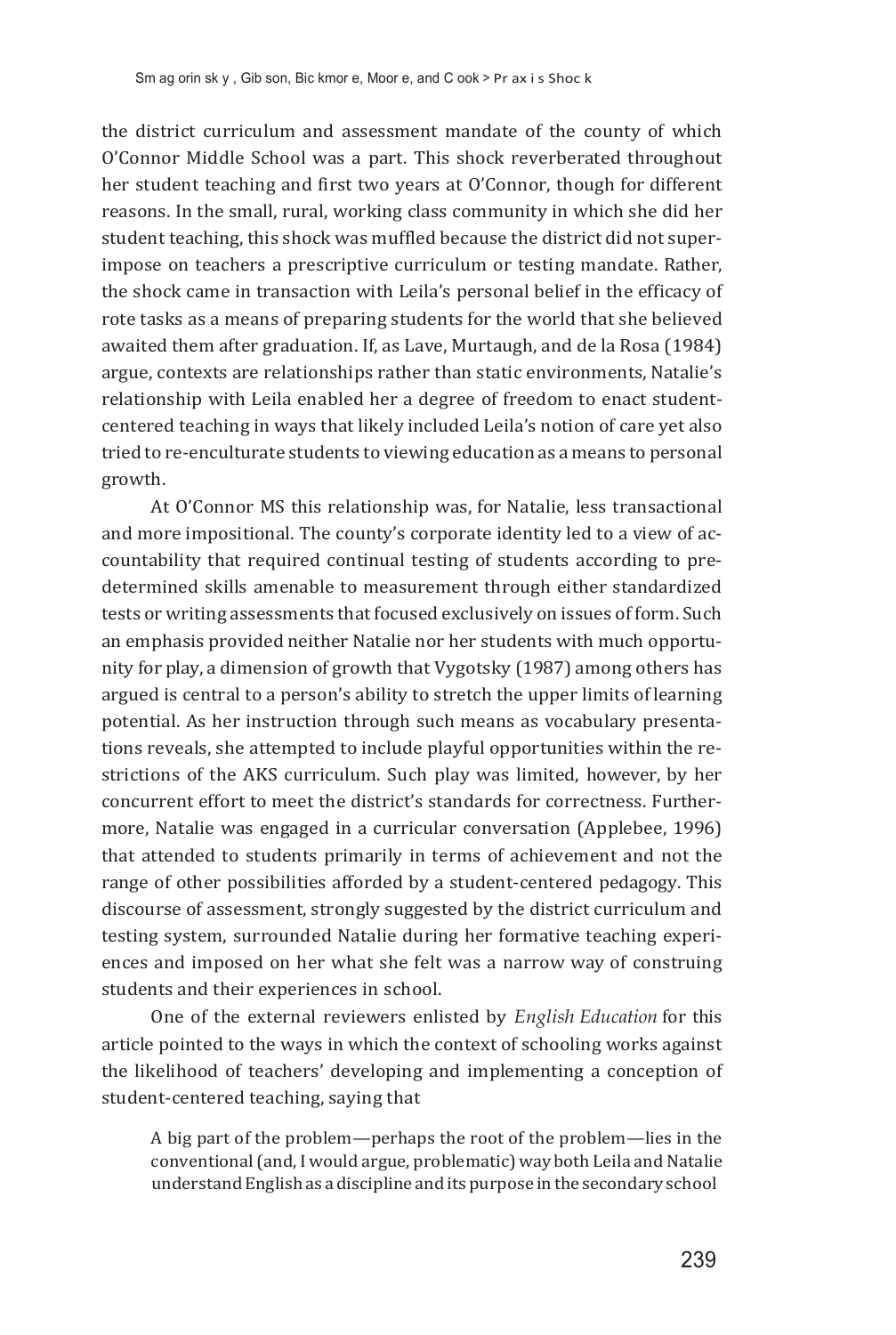curriculum. I would argue that genuine student-centered pedagogies in English require a substantive rethinking of the discipline itself so that young teachers like Natalie do not simply try to deliver the same old English curriculum in a different ("student-centered") way. . . . The conventional way in which English teachers understand their discipline, regardless of overt curricular restrictions, may be the biggest obstacle to implementing genuinely student-centered pedagogies. . . . It may well be that such limitations make it virtually impossible for a teacher like Natalie to imagine alternative ways of conceptualizing English studies, much less to implement progressive pedagogies.

We found these comments provocative and worthy of quoting in our final consideration of Natalie's early-career development of a conception of teaching. When we introduced the notion of student-centered teaching at the outset, we cautioned that our sources did not share the same conception; that while there is general consensus on major points, each conception varies slightly. We have found that conceptions that guide and inform teaching are often disputed by their various adherents. Such notions, for instance, as *constructivism* are constructed differently, depending on the perspective of the stakeholder (Cook et al., 2002; Smagorinsky et al., 2003). We see student-centered teaching as being similarly open to interpretation, including such seemingly authoritarian conceptions as that held by Leila. It is difficult from this perspective to identify what is a "genuinely studentcentered" pedagogy, given that different conceptions have been offered. Whether a set of practices is student-centered or not depends on how the construct is defined, based on one's pedagogical ideology.

Our reviewer's vision would require a wholesale reconceptualization of schooling overall and the English curriculum and traditions for teaching it particularly. As Ackerman (1993) has argued, such broader reconceputalization is necessary in order for any major shift in educational practice. For vulnerable early-career teachers such as Natalie, changing a school district's overall mission is an unrealistic goal. For Natalie, the instructional practices she employed at Carter County High School and O'Connor Middle School were, to the greatest extent possible in these settings, student-centered, even if they were compromised by the mentorship provided by Leila and the institutional goals of the corporate district that included O'Connor. As our reviewer notes, instructional contexts such as the ones in which Natalie taught affect the ways in which a teacher may define and implement the concept. When the curriculum is highly restrictive, it limits the imaginative work and play opportunities that would be necessary in order to conceive of alternatives to the traditional practices of schooling.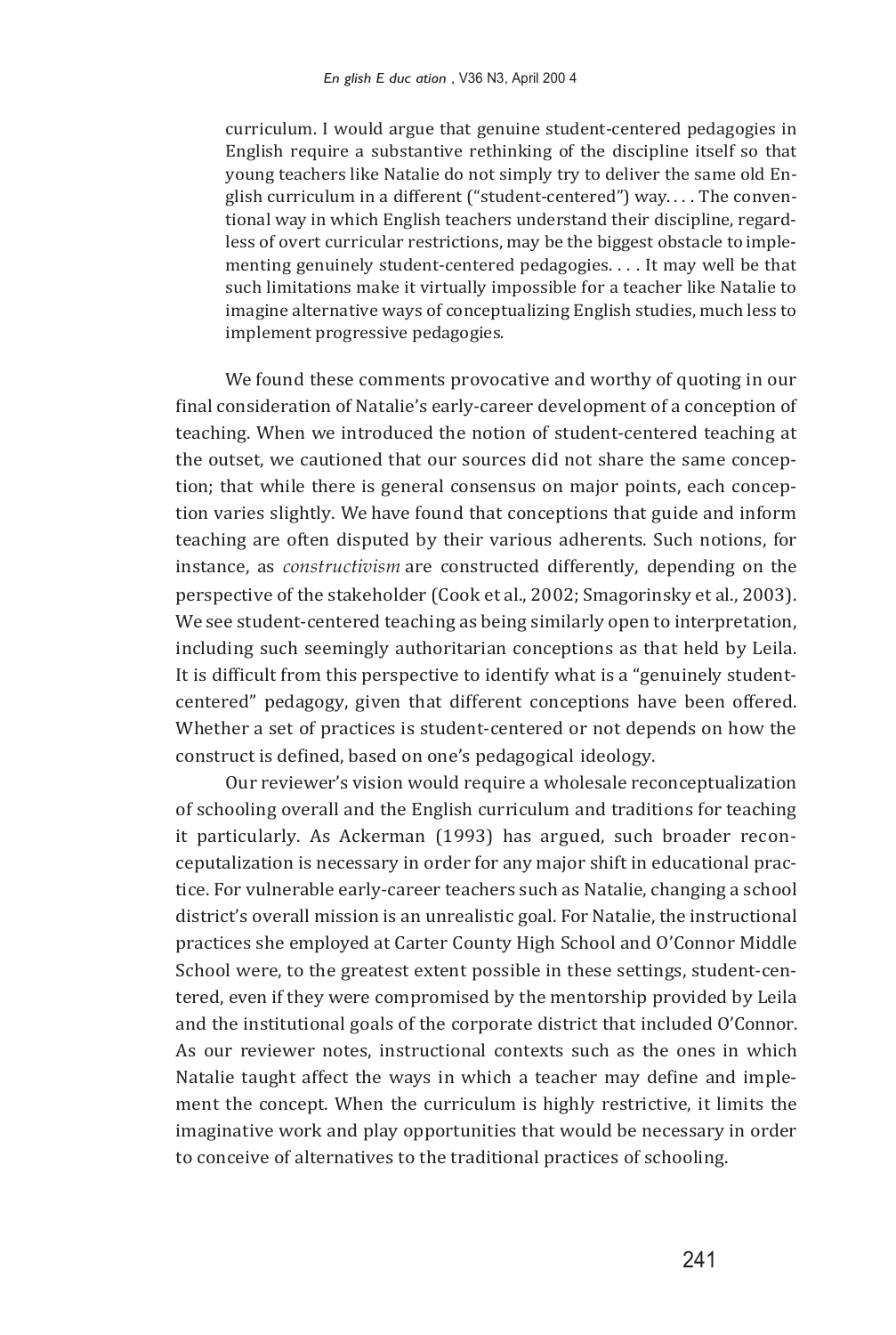We see Natalie's growth as a teacher affected by the strict requirements of the curriculum: With limited opportunity to engage in playful experimentation with her teaching, and ultimately frustrated by the district's emphasis on form and the invasiveness of the testing, she left her job and temporarily left the profession. She ultimately returned after one year to a new district in a relatively impoverished community that reminded her in many ways of the town in which she had been raised. While many graduates of her program sought employment in districts such as the one in which O'Connor was located—with high salaries, ample resources, a curriculum that reduced demands for instrucWhile many graduates of her program sought employment in districts such as the one in which O'Connor was located with high salaries, ample resources, a curriculum that reduced demands for instructional planning, and other amenities—Natalie found its dedication to a corporate structure inhibited her efforts to teach in a student-centered manner.

tional planning, and other amenities—Natalie found its dedication to a corporate structure inhibited her efforts to teach in a student-centered manner. She instead found her professional home in the small district where she could establish the kinds of strong relationships she found in Leila's class and accompany them with the teaching practices in which she believed.

### Natalie's Epilogue

I taught two years at O'Connor Middle School and I was pretty much miserable the whole time. I felt very out of my element and not comfortable with what I was doing at all. I was very used to being successful at most things I attempted, and I just never could feel as if I was doing a good job teaching. Most days I felt like a total failure. I was terrified that my students weren't going to learn anything to take with them to high school, and that once they got there someone was going to let out my secret; I was nothing but a phony! I usually felt as if I was playing a role I was not prepared for and hoping no one would figure that out. I felt very isolated.

Some of this may have been due to the fact that I was newly married and living in a new city, so I was without the support network of my parents and old friends. I made sure when I started my current job that I sought out my mentor, and I can't say what a difference it has made. She is an endless supply of ideas and is becoming a very close friend. She has been the person I needed in my life to make me believe I can do this. And, most important, she cares more about the students than any other teacher I have met.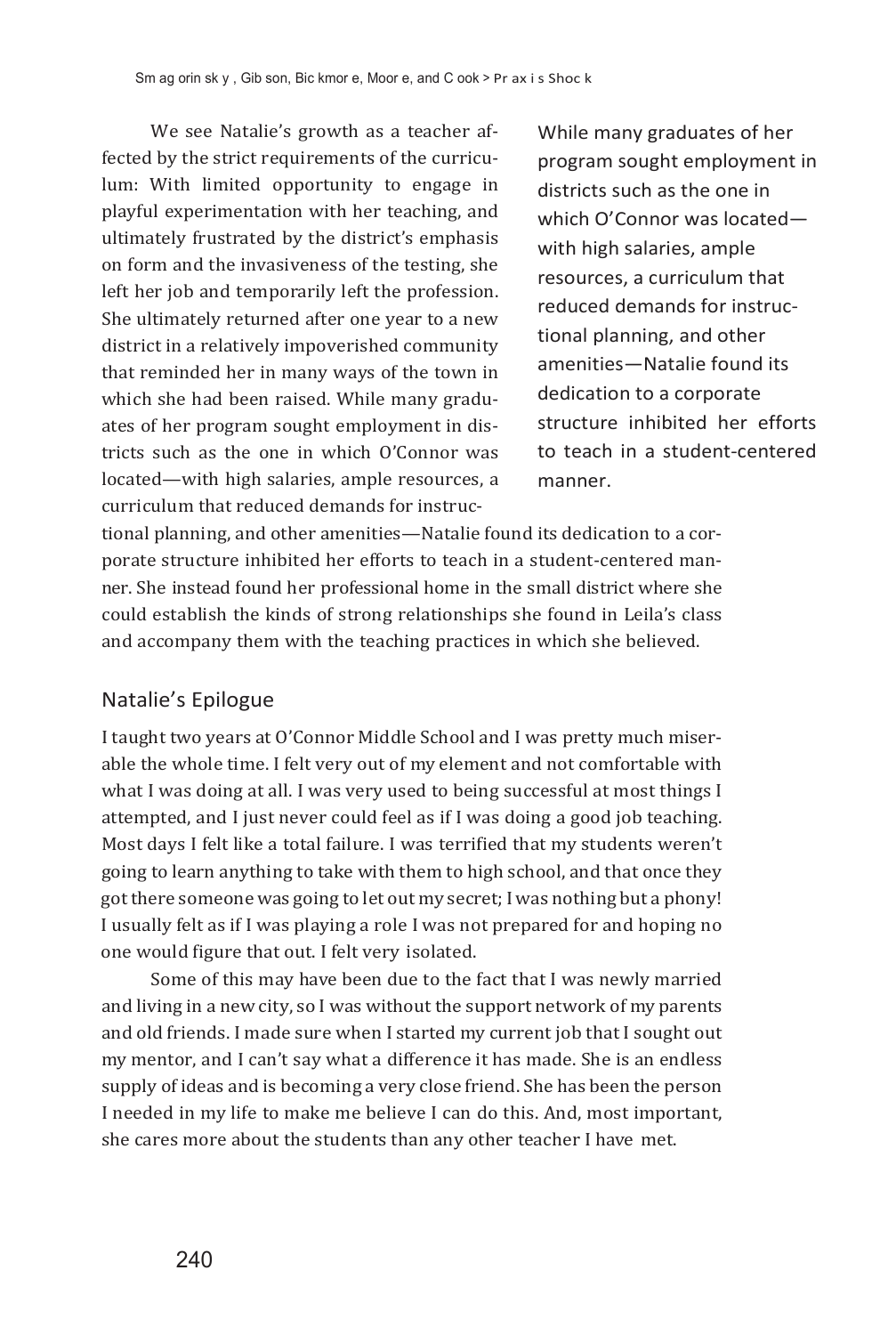Back to my first two years. I said earlier that I was overwhelmed with planning, and I was. I had no idea where to begin. [The first county Itaught in] has their own curriculum in addition to the state's QCC [Quality Core Curriculum]. It combines QCC objectives and standardized test objectives. I was supposed to teach the reading *and* language art curriculum in one daily 50-minute class period. It was an insane amount of material to cover. I have learned since coming to [my current county school system] that it would actually take something like 25 years to teach [the state's] curriculum! And in [my current] County they have categorized the state's curriculum into essential, important, and minimal strands. They have done what I could not do for myself during my first two years teaching. It was just too much to wade through. Especially considering I was supposed to spend even more time preparing my students for the high stakes writing test in the spring and a battery of other standardized tests, the CRCT, ITBS test, Stanford Achievement tests, etc. In [the] County where I currently teach, we only prepare for one standardized test, the CRCT, [the] state mandated standardized test. I still feel sometimes that I am teaching to the test, but I feel much more organized. I still wonder if the students are learning, and many times I think they are not. But I have also learned some new techniques to try and will continue trying until I figure it out, which is a big step from throwing in the towel and quitting.

In [the first county I taught in] I felt that no one was giving me those strategies to try. I felt that my planning time was eaten up with *useless*, I can't stress that enough, meetings. I never got the information I really needed. I got lectures on how to use cartoons in the classroom and what to do in a fire drill. And I resented that. I know we often had meetings or staff development courses four out of the five days a week. Thank goodness my current administrators work to protect our planning time! And because we prepare for fewer standardized tests I feel as though I actually have time in my classes to try the new strategies I've been given. I feel as though I actually have time to practice being a teacher, to become good at what I've chosen to do.

I am also happier now because I am in a school system that is much more like the one I attended growing up. It is much more rural. The students are much more grateful and respectful and appreciative. I have had nothing but support from my parents, and this is another tremendous difference from my first two years teaching where I felt as if every decision I made was being criticized. I never felt as though I did anything right. I had a parent call me a child predator which is so far from the truth that it brought me to tears. I entered this profession because I love students. I love their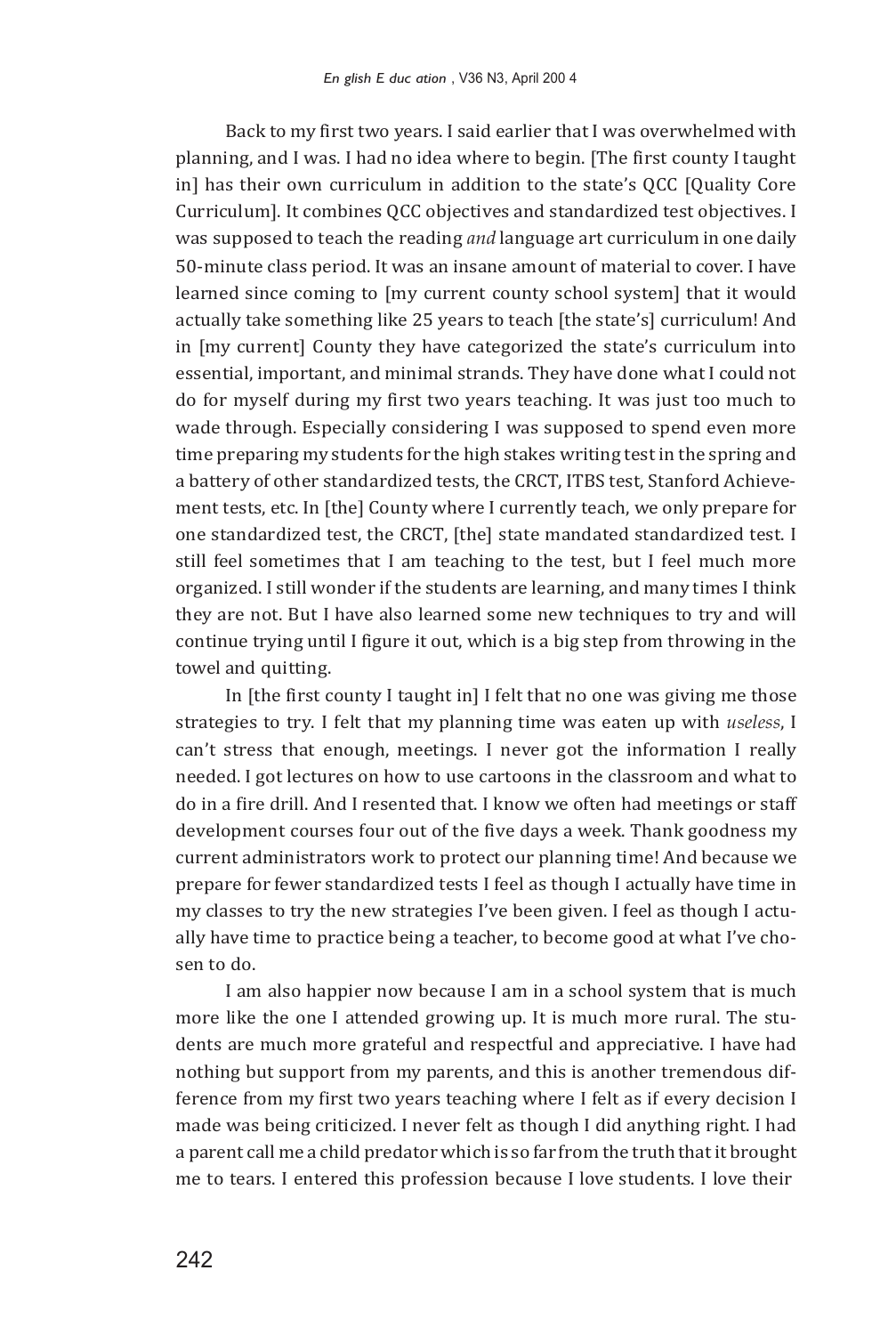energy and enthusiasm. I usually felt as though I was killing both of these things during my first two years. In the name of learning and discipline I found myself saying crazy, and maybe even ugly, things at times. It was almost like an out of body experience. I would look down on myself and think, "I can't believe I just did (or said) that!! I don't really feel that way! Do I?"

I still am not sure where I stand as far as students' learning goes. Sometimes I still may be guilty of caring too much about trying to prepare them for tests and not enough about their actually learning the material. Most days it is easier and less stressful for me to just go with the "test prep" approach. It requires less energy and thinking, and I'm as guilty of not wanting to think as my students on some days. I think I am lucky because I am part of a system that is trying not only to help us prepare students for the standardized tests of the system but also trying to help us learn how to teach students so that they retain information and their learning becomes meaningful. My current administration is helping to keep me from getting too lazy and pushing me to remember what is truly important.

#### Authors' Note

Work on this article was supported by a grant to the first author from the Office of Educational Research and Improvement to the Center on English Learning and Achievement (CELA). The Center is supported by the U.S. Department of Education's Office of Educational Research and Improvement(Award # R305A60005).However,theviewsexpressedhereinarethose of the authors and do not necessarily represent the views of the department. Thanks to our CELA colleagues, especially Jane Agee, Pamela Grossman, and Sheila Valencia; to Peg Graham and Sally Hudson-Ross; and to the editors and external reviewers of *English Education,* especially Robert Yagelski, for their guidance in shaping the final version of the article.

#### References

- Ackerman,J.M.(1993).Thepromise of writingtolearn.*WrittenCommunication, 10,* 334–370.
- Applebee, A. N. (1974). *Tradition and reform in the teaching of English: A history.* Urbana, IL: National Council of Teachers of English.
- Applebee,A.N.(1996).*Curriculum as conversation: Transforming traditions of teaching and learning.* Chicago: University of ChicagoPress.
- Atwell, N. (1987). *In the middle: Writing, reading, and learning with adolescents.* Portsmouth, NH: Heinemann.
- Beach,R., & Myers,J.(2001).*Inquiry-basedEnglishinstruction: Engaging students in life and literature.* New York: Teachers College Press.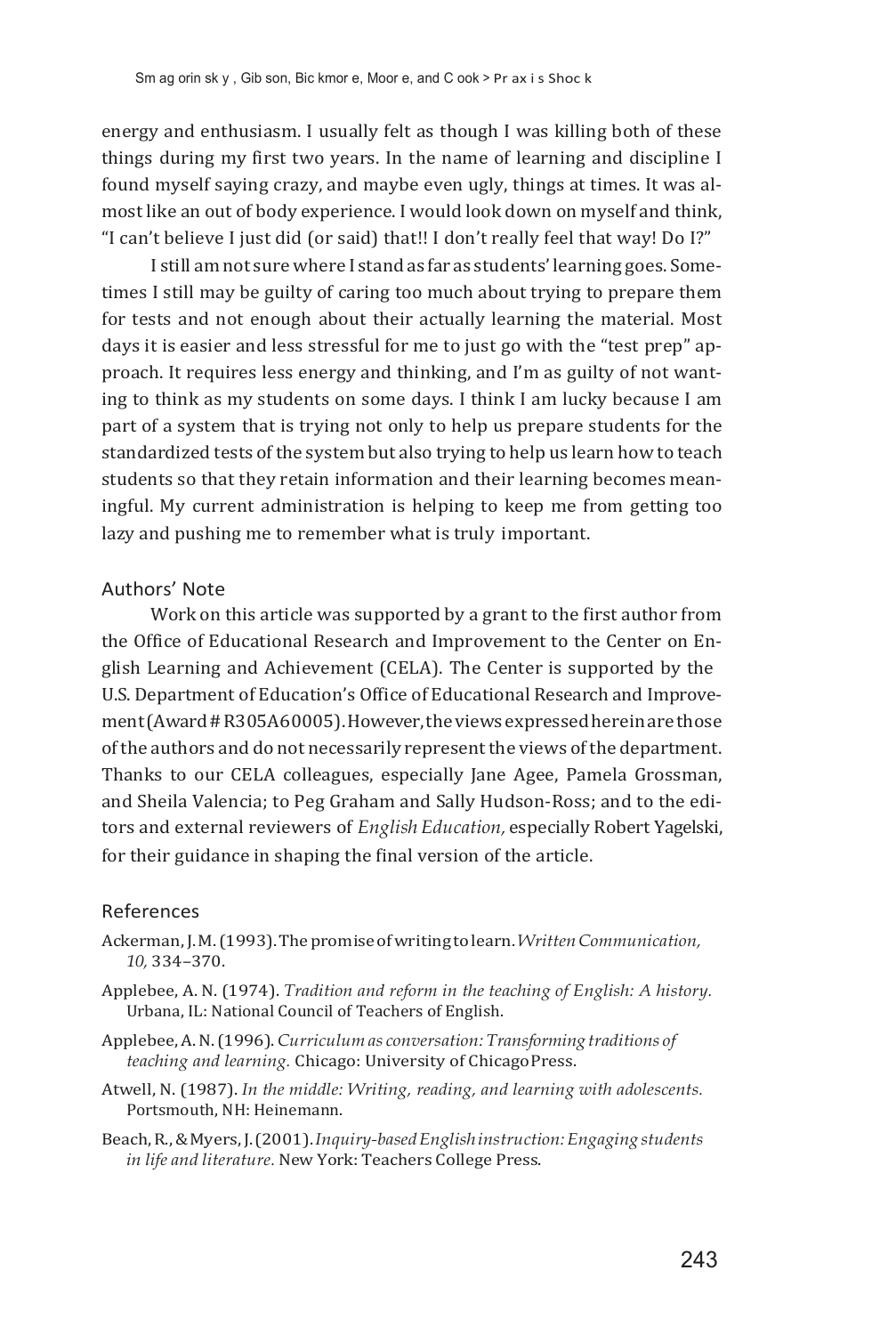- Borko, H., & Eisenhart, M. (1992). Learning to teach hard mathematics: Do novice teachers and their instructors give up too easily? *Journal for Research in Mathematics Education, 23,* 194–222.
- Cohen, D. K. (1988). Teaching practice: Plus que ça change . . . In P. W. Jackson (Ed.), *Contributing to educational change: Perspectives on research and practice*  (pp. 27–84). Berkeley, CA: McCutchan.
- Cook, L. S., Smagorinsky, P., Fry, P. G., Konopak, B., & Moore, C. (2002). Problems in developing a constructivist approach to teaching: One teacher's transition from teacher preparation to teaching. *The Elementary School Journal, 102*, 389–413.
- Cuban, L.(1993). *How teacherstaught: Constancy and changein American classrooms, 1890–1990.*New York: Teachers College Press.
- Cuban, L.(2001).*Oversold and underused:Computersinthe classroom.* Cambridge, MA: Harvard University Press.
- Dewey, J. (1902). *The child and the curriculum.* Chicago: University of Chicago Press.
- Dewey, J.(1929). *The quest for certainty: A study of the relation of knowledge and action.* New York: Minton Balch.
- Dixon,J.(1975).*Growth through English set in the perspective oftheseventies*(3rd ed.). Yorkshire, UK: National Association for the Teaching of English.
- Eisner, E. W. (Ed.). (1985). *Learning and teaching the ways of knowing*. Chicago: National Society for the Study of Education & University of Chicago Press.
- Grossman, P. L*.,* Smagorinsky, P., & Valencia, S.(1999). *Appropriating toolsfor teaching English: A theoretical framework for research on learning to teach. American Journal of Education*, *108* (1), 1–29.
- Grossman,P.L.,Valencia, S., & Hamel,F.(1997).Preparinglanguage arts teachers in a time of reform. In J. Flood, S. B. Heath, & D. Lapp (Eds.), *A handbook for teaching literacy through the communicative and visual arts.* New York: MacMillan.
- Hadden, J. E. (2000). A charter to educate or a mandate to train: Conflicts between theory and practice. *Harvard Educational Review*, *70*, 524–537.
- Heath, S. B.(1983). *Ways with words: Language, life, and work in communities and classrooms.* New York: Cambridge University Press.
- Johnson, T. S., Smagorinsky, P., Thompson, L., & Fry, P. G. (2003). Learning to teach the five-paragraph theme. *Research in the Teaching of English, 38*, 136–176.
- Lave, J., Murtaugh, M., & de la Rosa, O. (1984). The dialectical construction of arithmetic practice. In B. Rogoff & J. Lave (Eds.), *Everyday cognition: Its developmentin social contexts*(pp.67–97).Cambridge,MA:HarvardUniversity Press.
- Lortie, D. C. (1975). *Schoolteacher: A sociological study*. Chicago: The University of Chicago Press.
- Maxwell, R. J., & Meiser, M. J. (1993). *Teaching English in middle and secondary schools.* New York. Macmillan.
- Milner, J. O., & Milner, L. F.M.(1999). *Bridging English* (2nd Ed.).Upper Saddle River, NJ: Merrill.
- Mintrop, H. (2001). Educating students to teach in a constructivist way—can it all be done? *Teachers College Record*, *103*, 207–239.